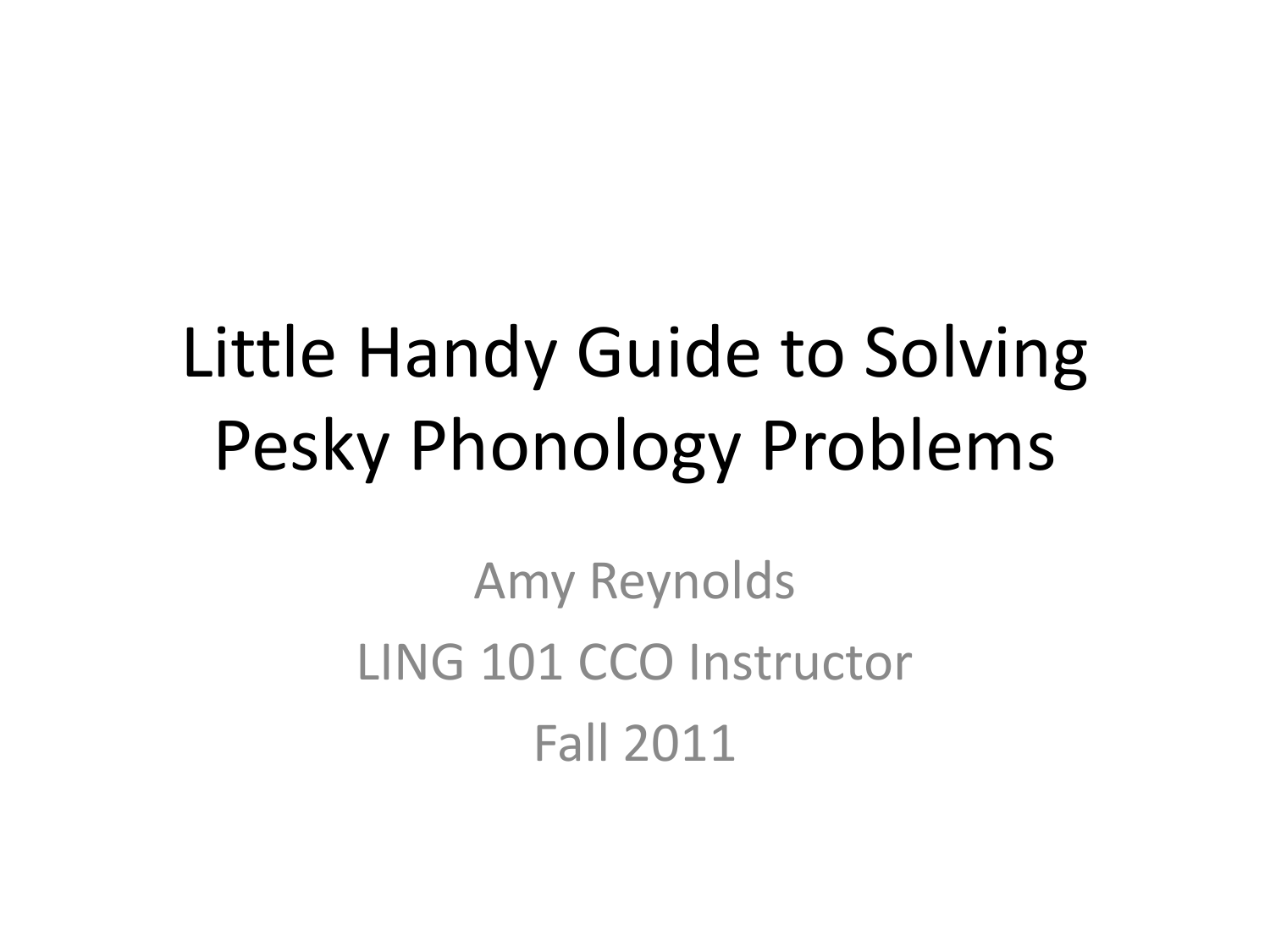#### Some Homework Comments

- When approaching a phonology problem, you are trying to figure out whether the certain segments that you are comparing belong to the same or separate phonemes in the language.
- This must be figured out based on data, **not on whether you personally find them to be contrastive in your own mind.**  This is because every language divides the potential sound system differently. Two sounds can be completely contrastive in one language and sound the same to speakers of another language.
	- For example, in English, we use both unaspirated and aspirated stops interchangeably  $-\text{we}$  don't recognize a difference between [t] and [th]. However, in Hindi, those are considered to be two completely different sounds, causing differences in what word you are saying.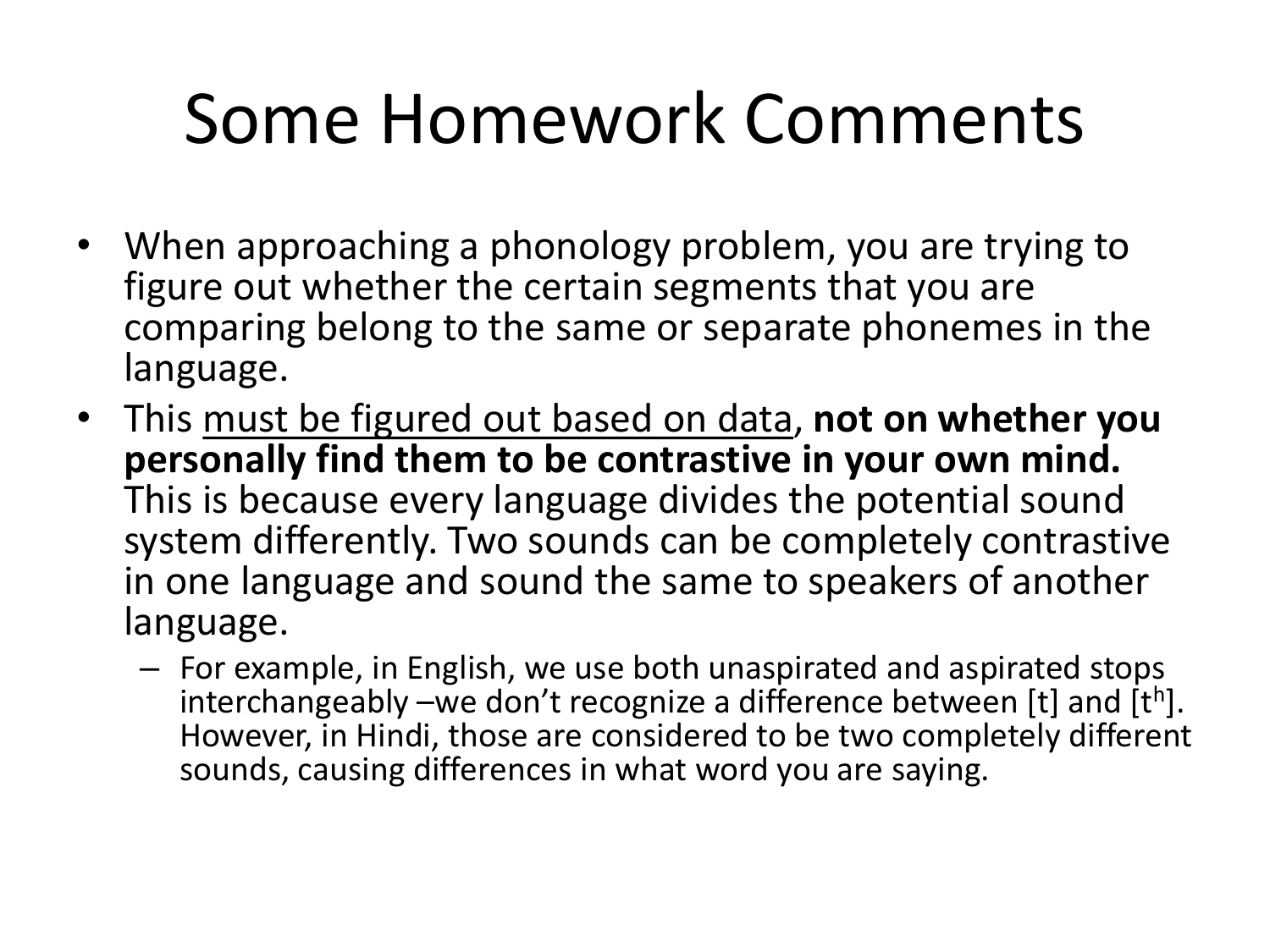#### Some Homework Comments

- This powerpoint is meant to help you solve phonology problems.
	- First, a bit of explanation about the terms and concepts in phonology.
	- Then, a step-by-step presentation guiding you through solving a dataset. There is a practice dataset included in this powerpoint. As you go through each slide, try to answer the questions and check them with my responses on the following slide.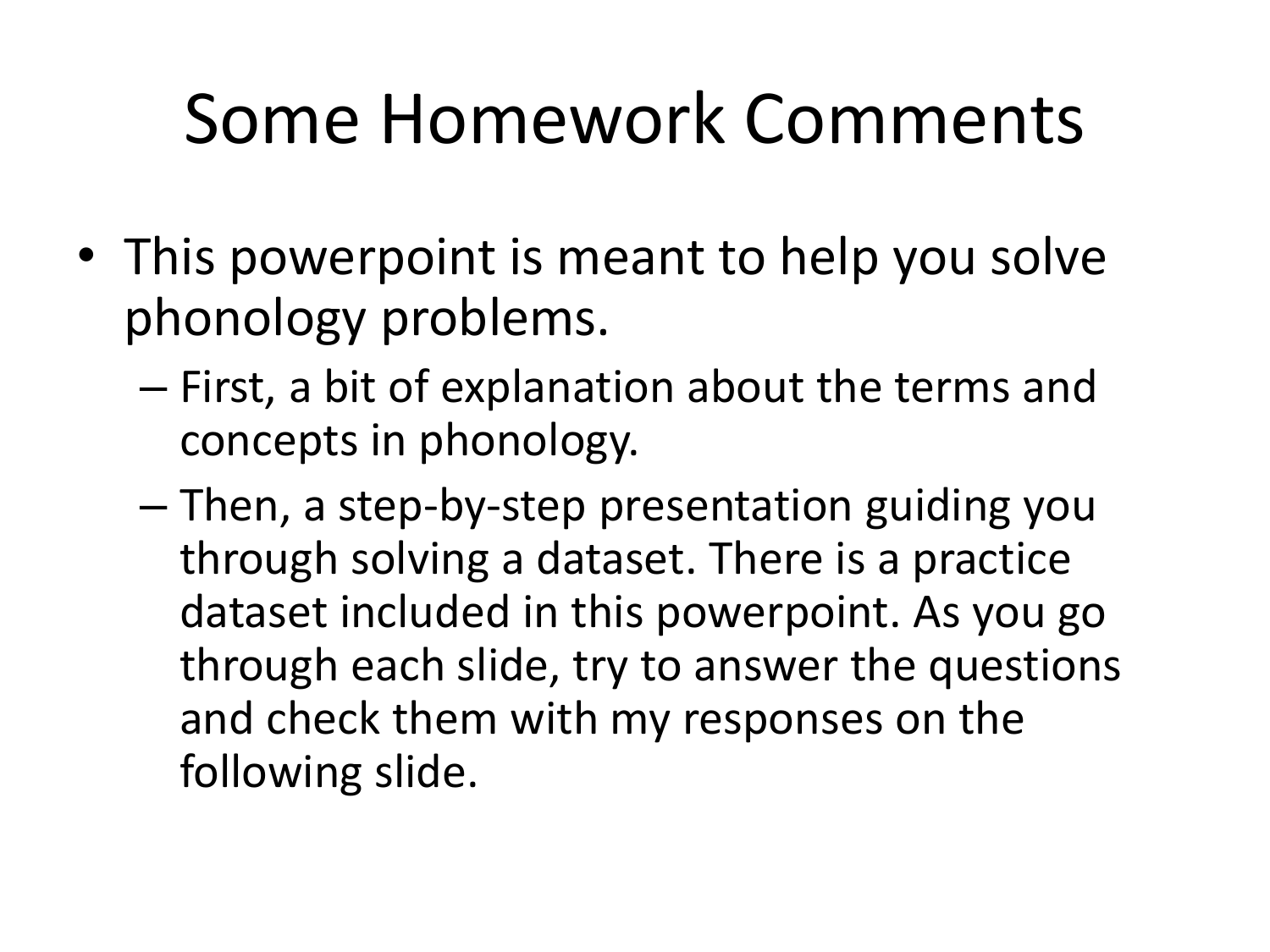# Why phonology?

- In the previous lessons, we learned about the phonetic system, which categorizes the different sounds in use within the language.
- However, just because a language has an inventory of certain sounds, doesn't necessarily mean that all of those sounds correspond to a mental representation that is identical to the surface form. Instead, we see that some of those surface forms (allophones) only occur in specific phonetic environments.
- This leads us to consider that some allophones in a language can belong to a mental representation (phoneme) shared with other allophones.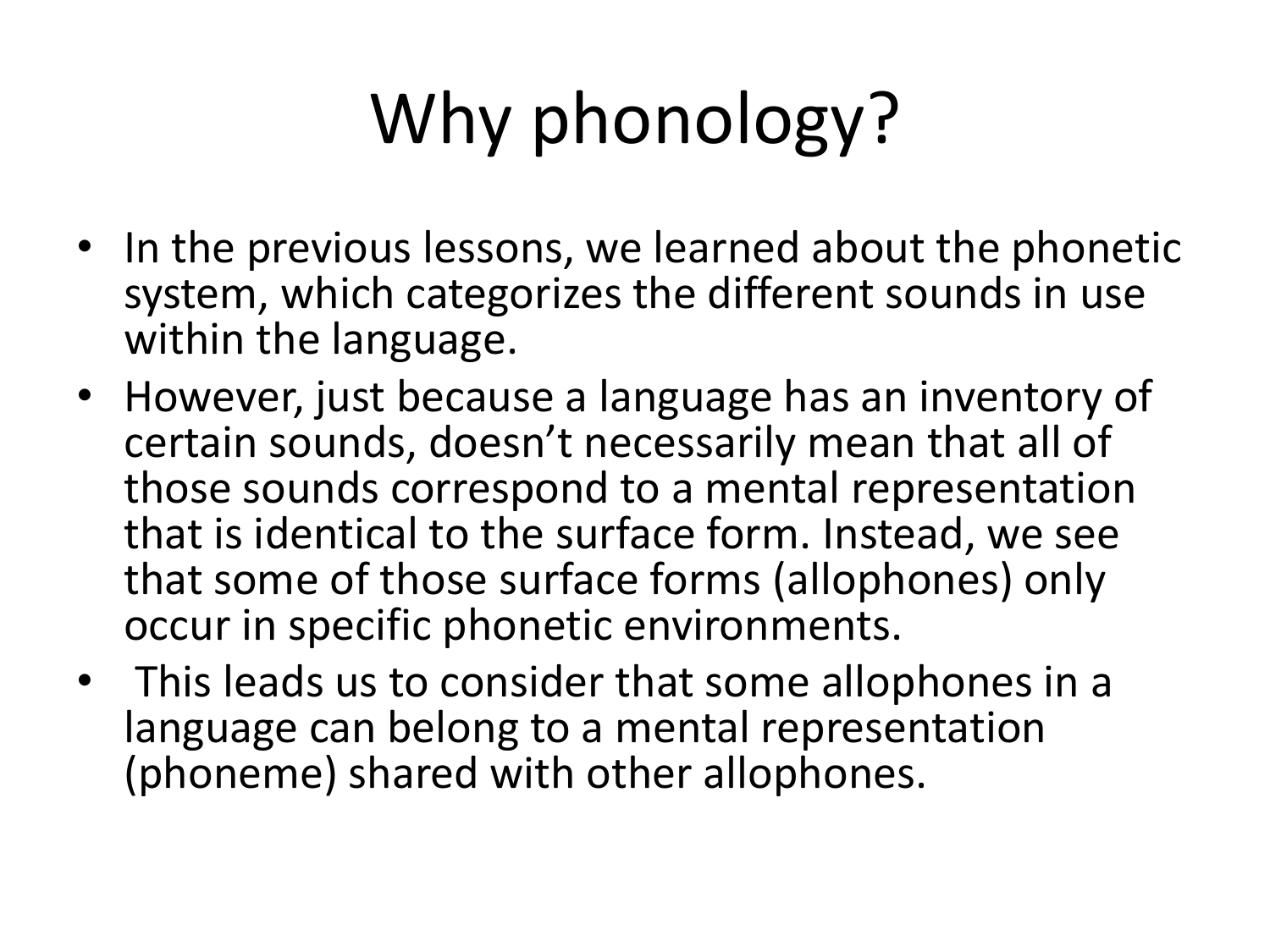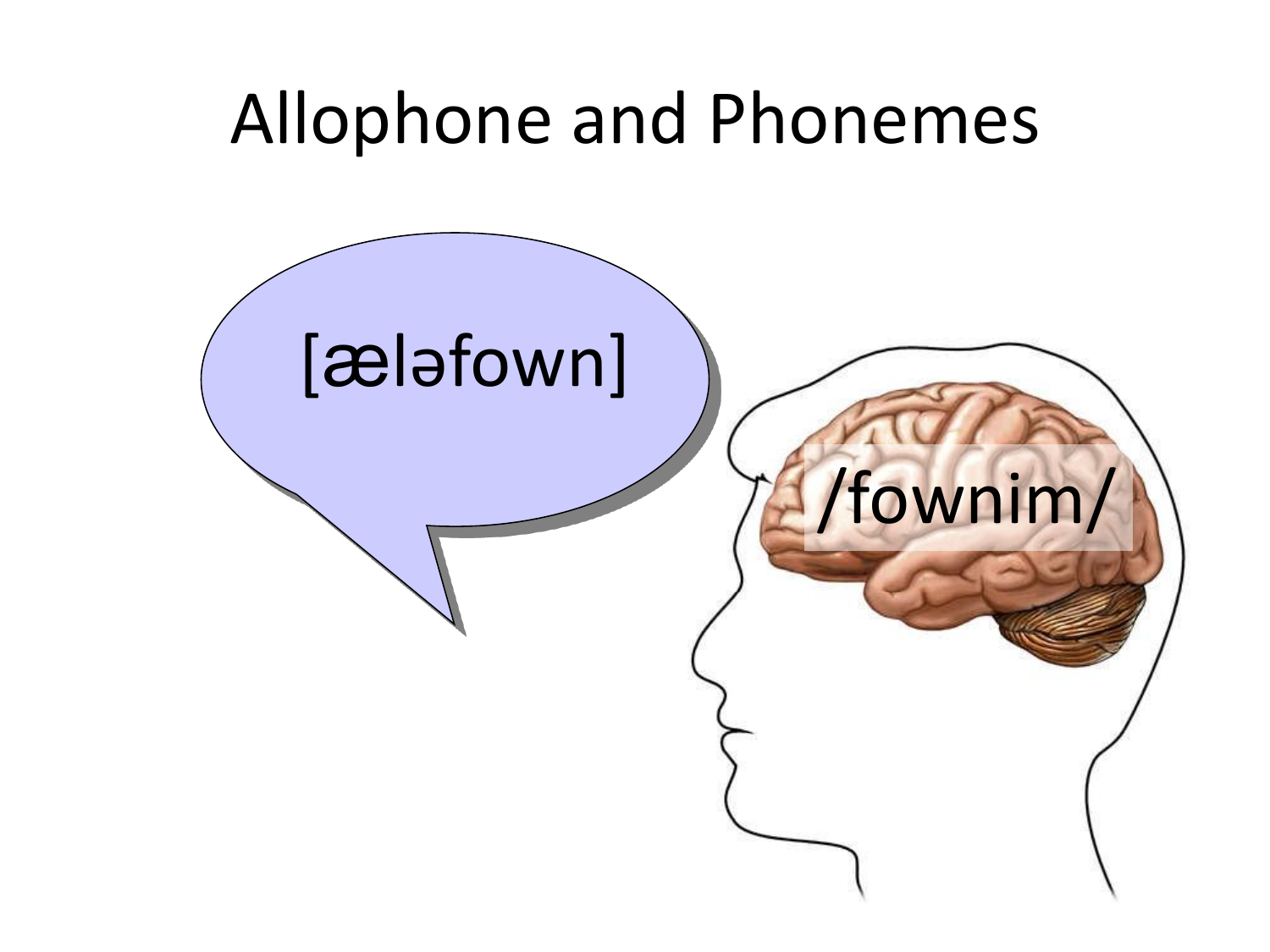#### Allophone and Phonemes

- Phonemes are the underlying mental representations of the sounds we make. (think 'the **phone** in **me**'). Allophones are the actual utterances (think of saying " **'Allo**, **phone**!").
- Every allophone belongs to a phoneme. However, in phonology datasets, we are trying to figure out whether two allophones belong to the same or different phonemes.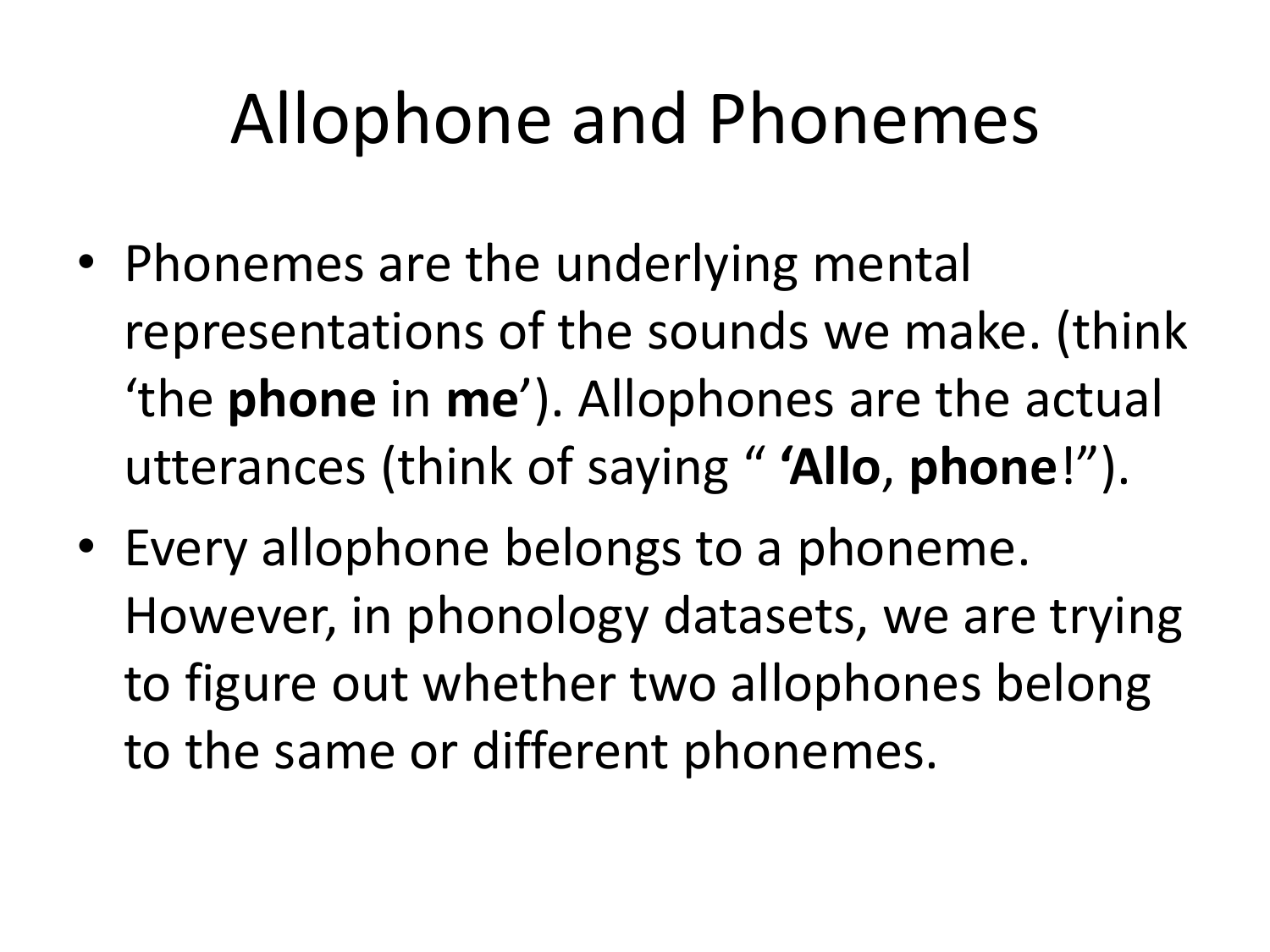#### Allophone and Phonemes

- If they belong to the same phoneme, we expect the allophones to follow **complementary distribution** patterns. This is where there are separate, **distinct environments** where each allophone appears in the data.
- If instead we find that the two allophones in question share an environment (i.e. **non-distinct**), then we say that they are in **contrastive distribution** (the same environment shows the contrast) and are allophones of two different phonemes.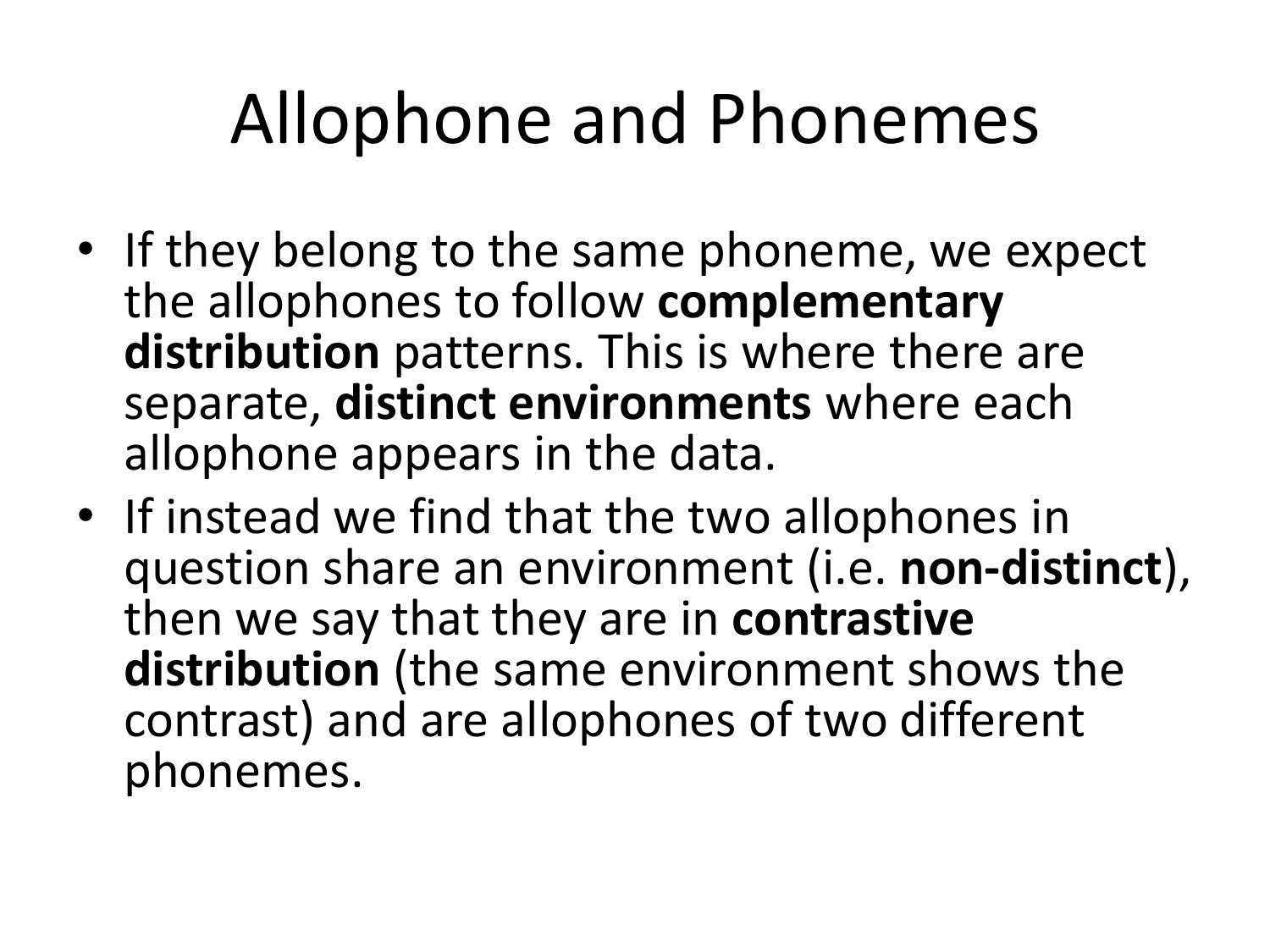# Determining Distributions

#### • **Contrastive Distribution**

- This is when two segments share the same environment. When two segments share the same environment, it allows us to see how the two contrast.
- Helpful way to remember:
	- Think of diamonds. When comparing the quality of two diamonds, they are typically compared with a black surface behind them. This is because the black surface provides a neutral background to highlight the contrast of the diamonds. In the same way, shared environments in words allow us to see more clearly that the two segments in question contrast with each other.
- When the two segments share the same environment, you cannot write a rule describing when one segment should show up instead of the other. You can't predict it.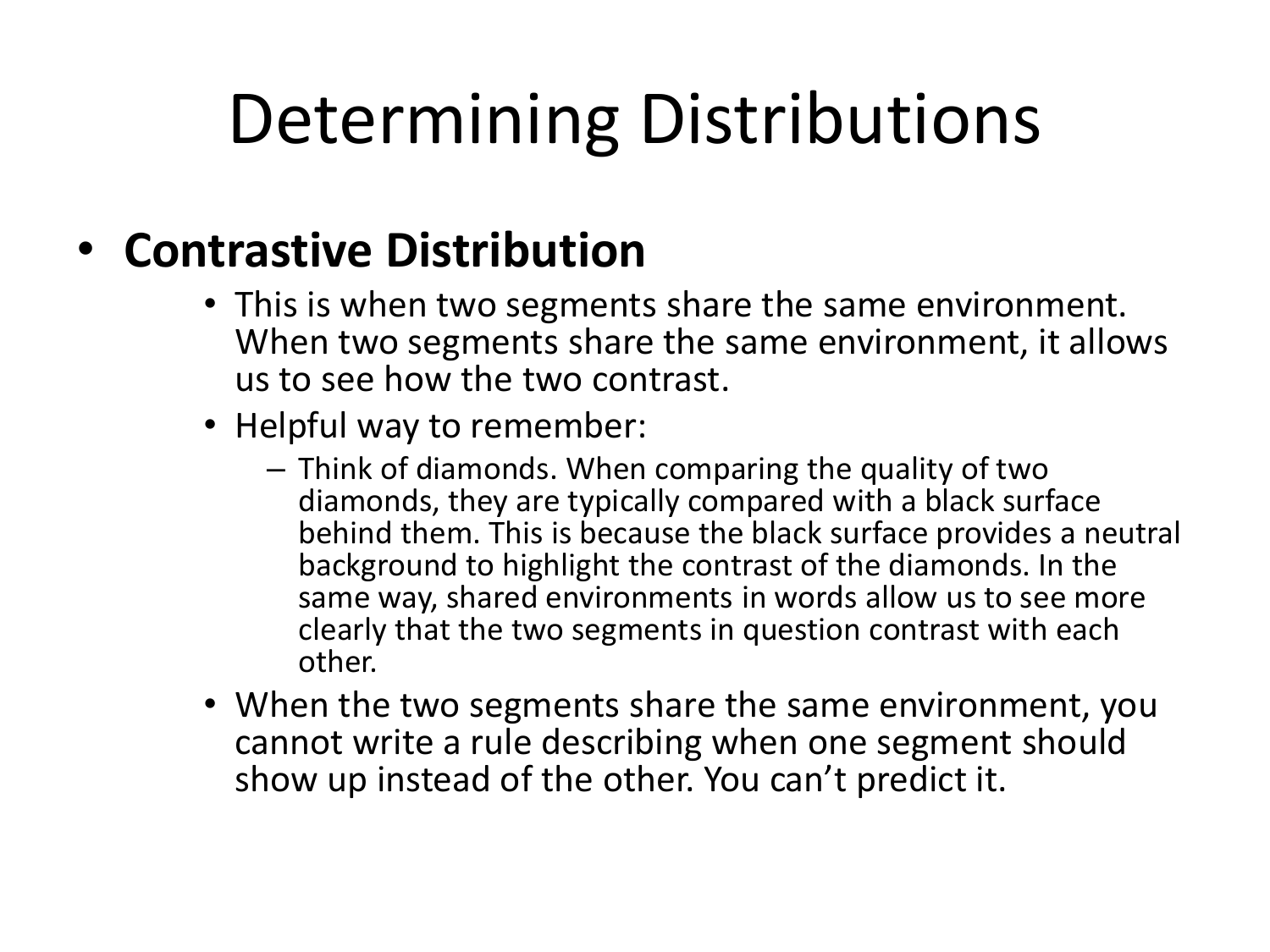# Determining Distributions

#### • **Complementary Distribution**

- This is when two segments occur in different environments.
- Helpful way to remember:
	- Think of superheroes (my favorite is Spiderman). Underlyingly, Spiderman and Peter Parker are the same person. However, depending on the environment, you're going to see only one representation of Peter Parker. You'll never see Spiderman and Peter Parker hanging out in the same place at once.
	- Thinking of superheroes also helps you think of the name, because superheroes often get compliments. Granted, that's a homophone of the actual word, but it tends to do the trick.
- When the two segments share the same phoneme, you should be able to write a rule describing when one segment should show up instead of the other. The environment determines which representation you'll see.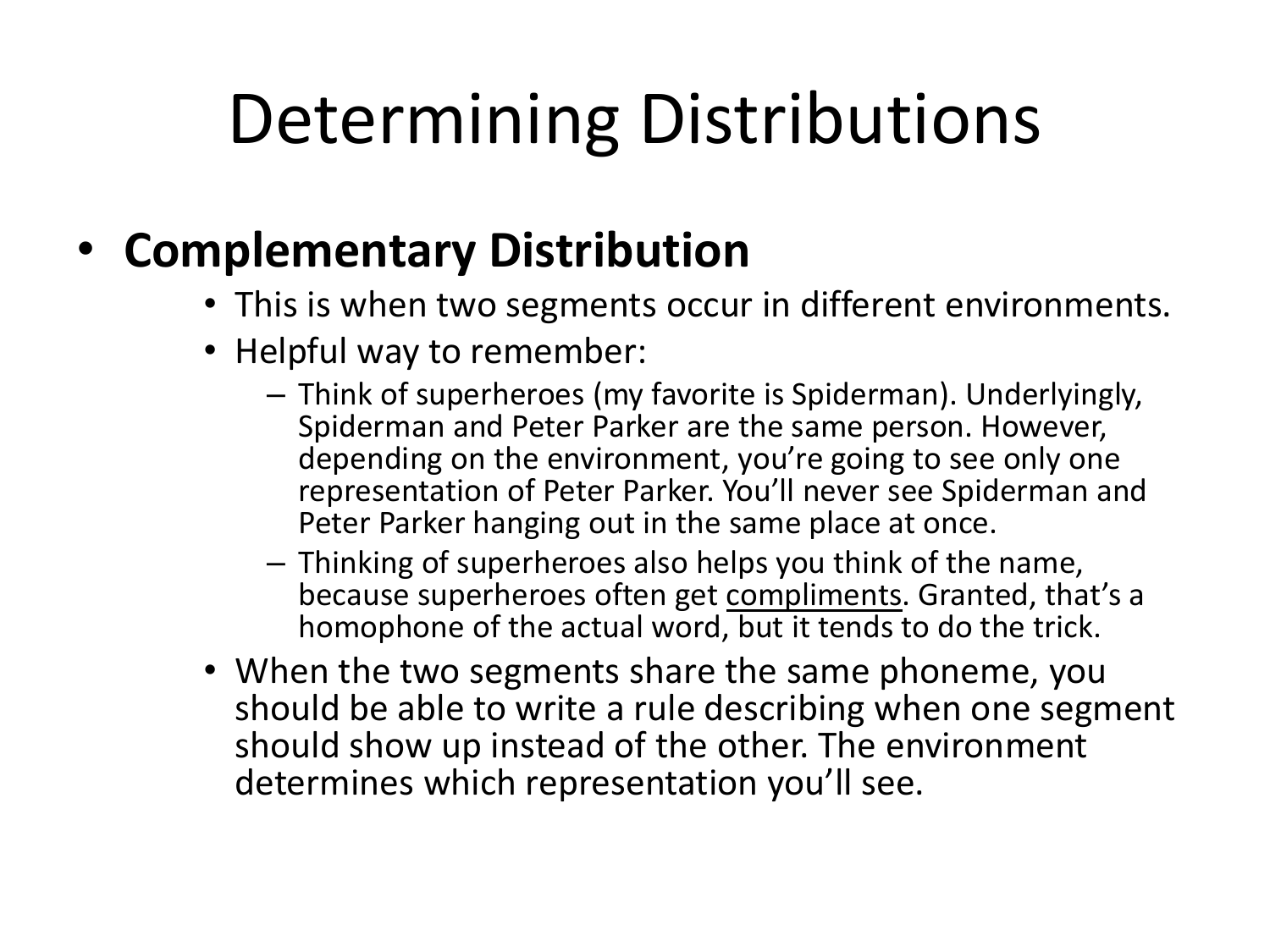# Distributions (again)

- Contrastive Distribution
	- Share the same environments. Minimal or nearminimal pairs. It is impossible to find a rule to tell you to when one should appear to the exclusion of the other.



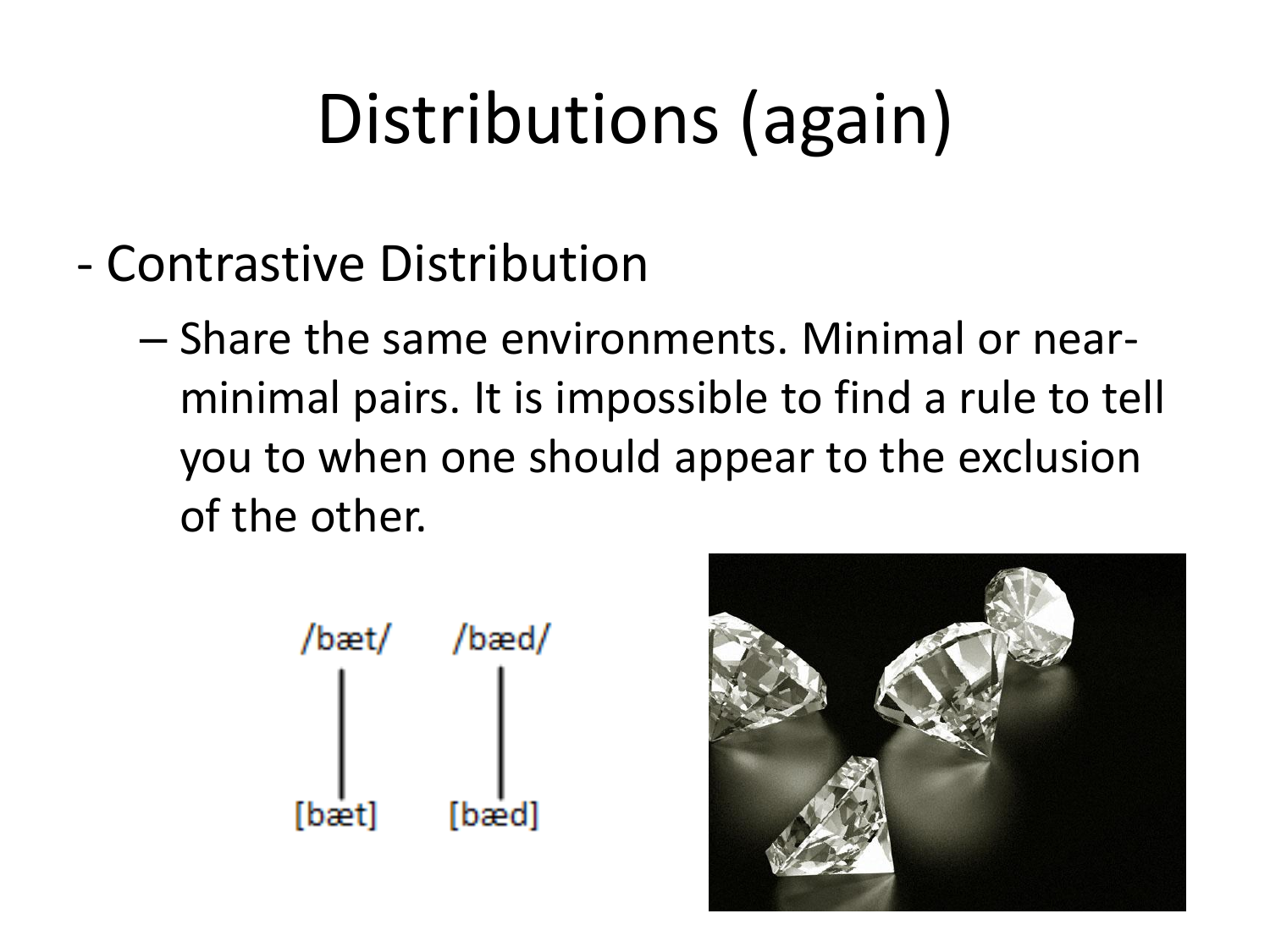# Distributions (again)

- Complementary Distribution

 $- E.g.$ 

- Do not share the same environment. One environment can be distinguished from the other.
- You want to be able to look for a rule to define when the underlying phoneme changes to that particular allophone





/"Peter Parker"/-->["Spiderman"]/ In dangerous situations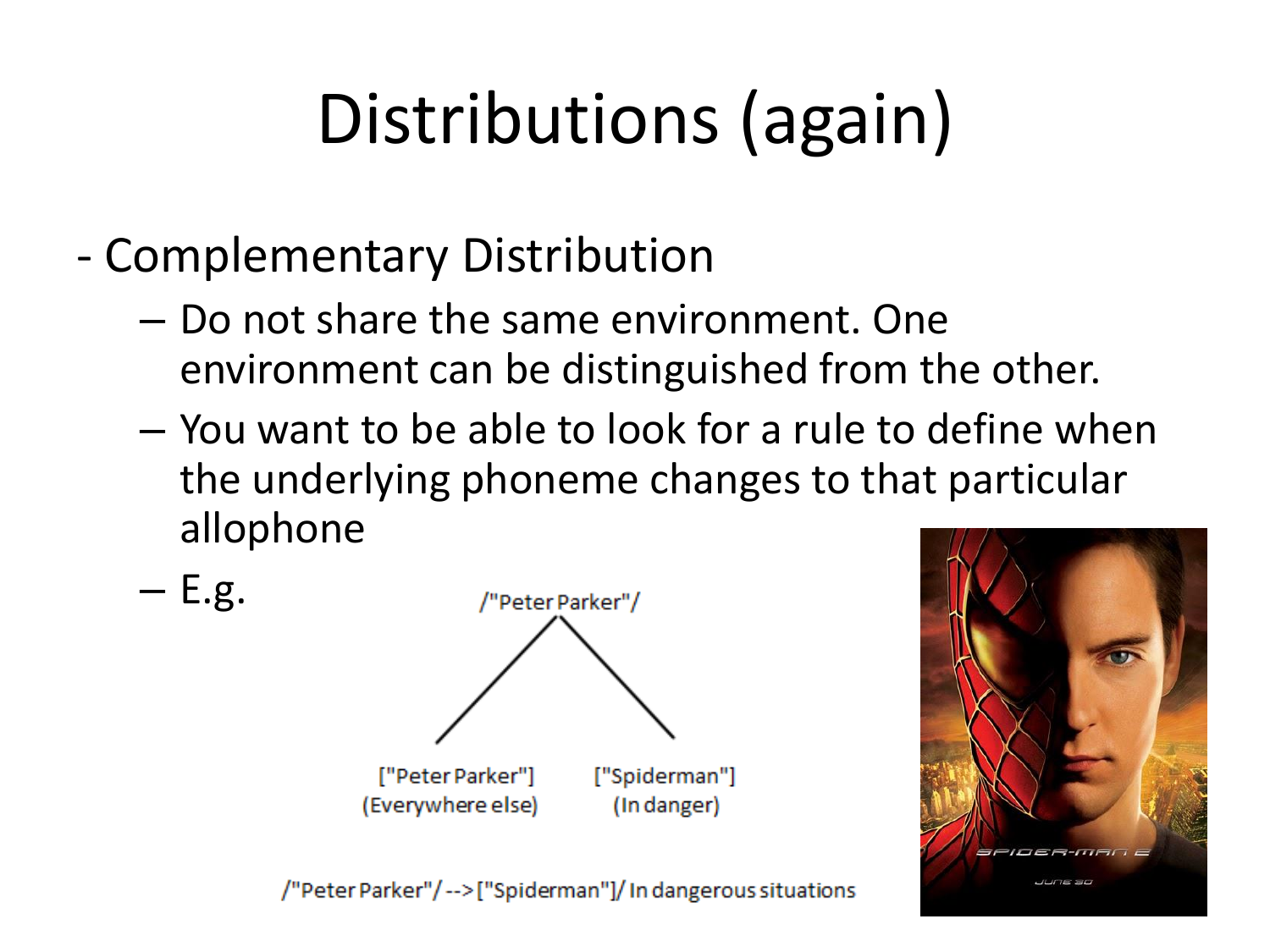#### Natural Classes

- All of those terms that you learned in phonetics weren't for nothing! Manner, voicing, and place of articulation are all factors that tend to affect what segments alternate within a language.
- There are some other terms that can describe classes of sounds that aren't based purely on phonetics. For example, obstruents, sonorants, and stridents all describe sounds that have been shown to group together in some languages. These groups have been formed through the study of phonology, so be sure to know them!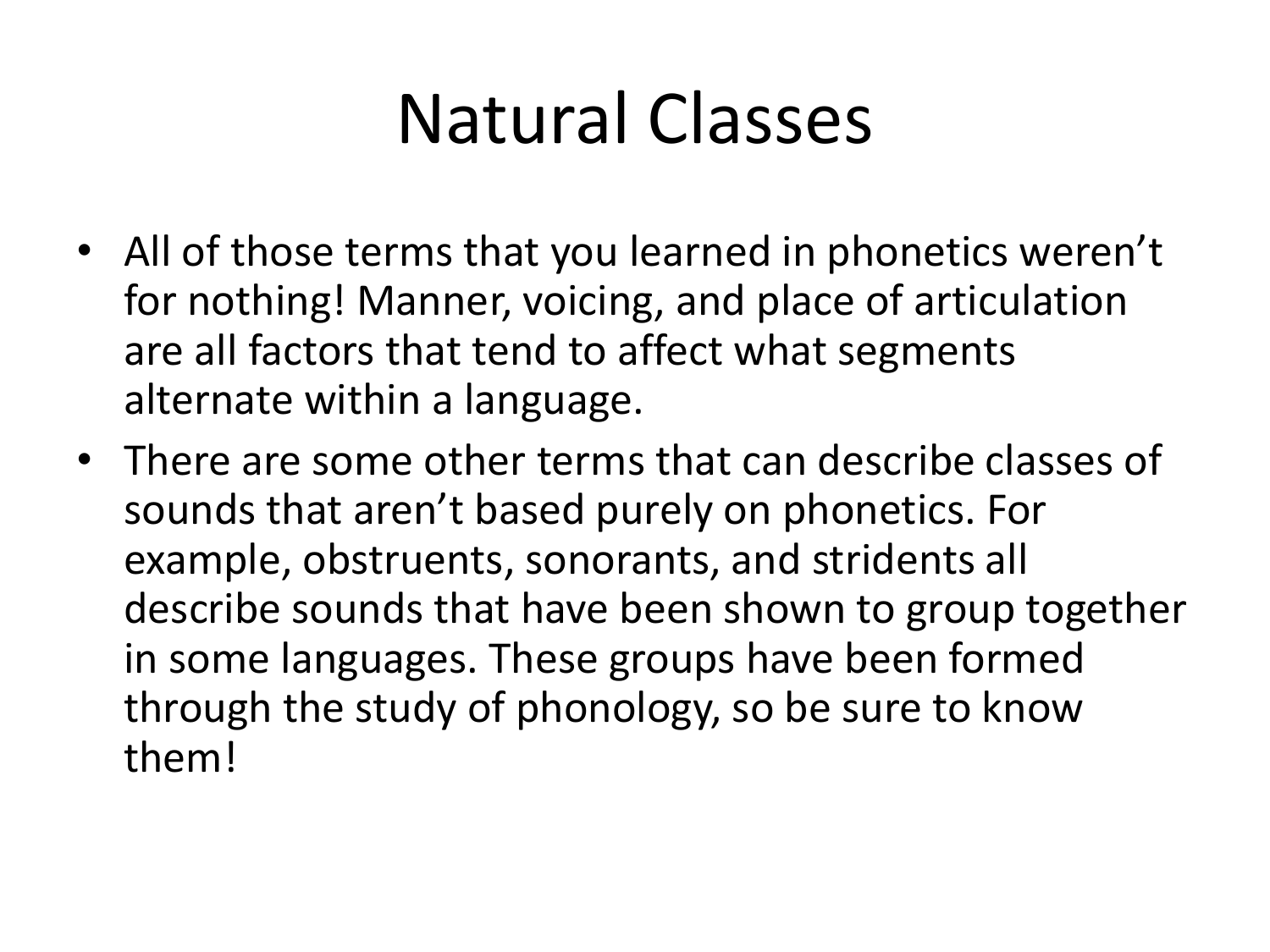# So you have a phonology problem.

- This powerpoint will guide you step by step on how to solve a phonology problem --
- Step 1: Don't panic! It is not the end of the world. You have data and are just trying to look for patterns. Plus, you have a handy guide for solving phonology problems!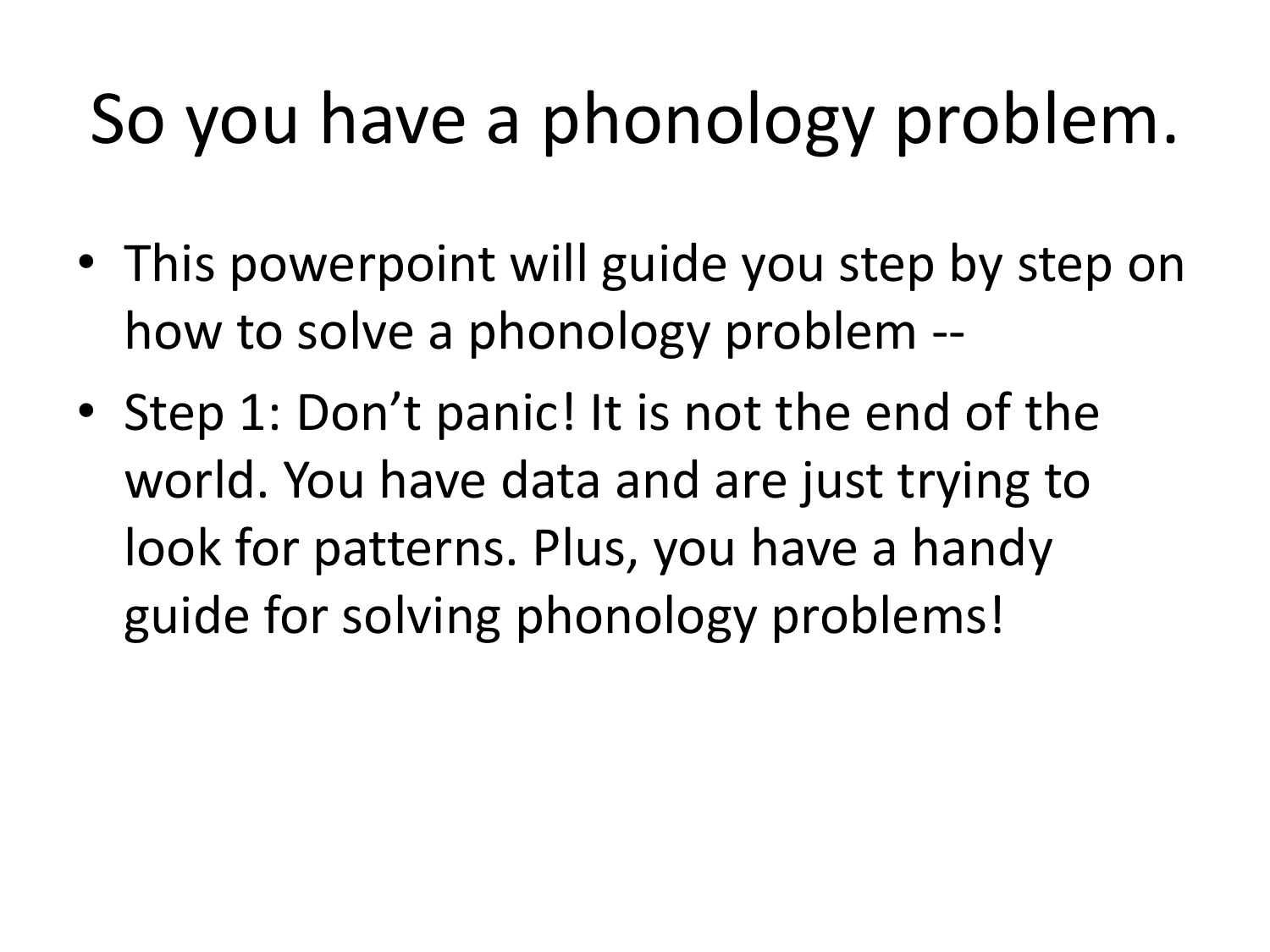#### Step 2: Know what two segments you are trying to compare.

• Consider the following dataset from German. You are going to compare the segments [x] and [ç]. Look up what these two segments are (voicing, manner, and place of articulation) and write them down on your paper. How do they differ? How are they similar?

| 1. | axt  | 'eight' $7.$ |     | $\int$ pre:cə | 's/he/it would speak' |
|----|------|--------------|-----|---------------|-----------------------|
| 2. | eçt  | 'real'       | 8.  | leçəln        | 'to smile'            |
| 3. | IÇ   | °F           | 9.  | floxt         | 'flight'              |
| 4. | burx | 'book'       | 10. | <b>Ri:can</b> | 'to smell'            |
| 5. | lэx  | 'hole'       | 11. | laxən         | 'to laugh'            |
| 6. | ho:x | 'high'       | 12. | fecton        | 'to fence'            |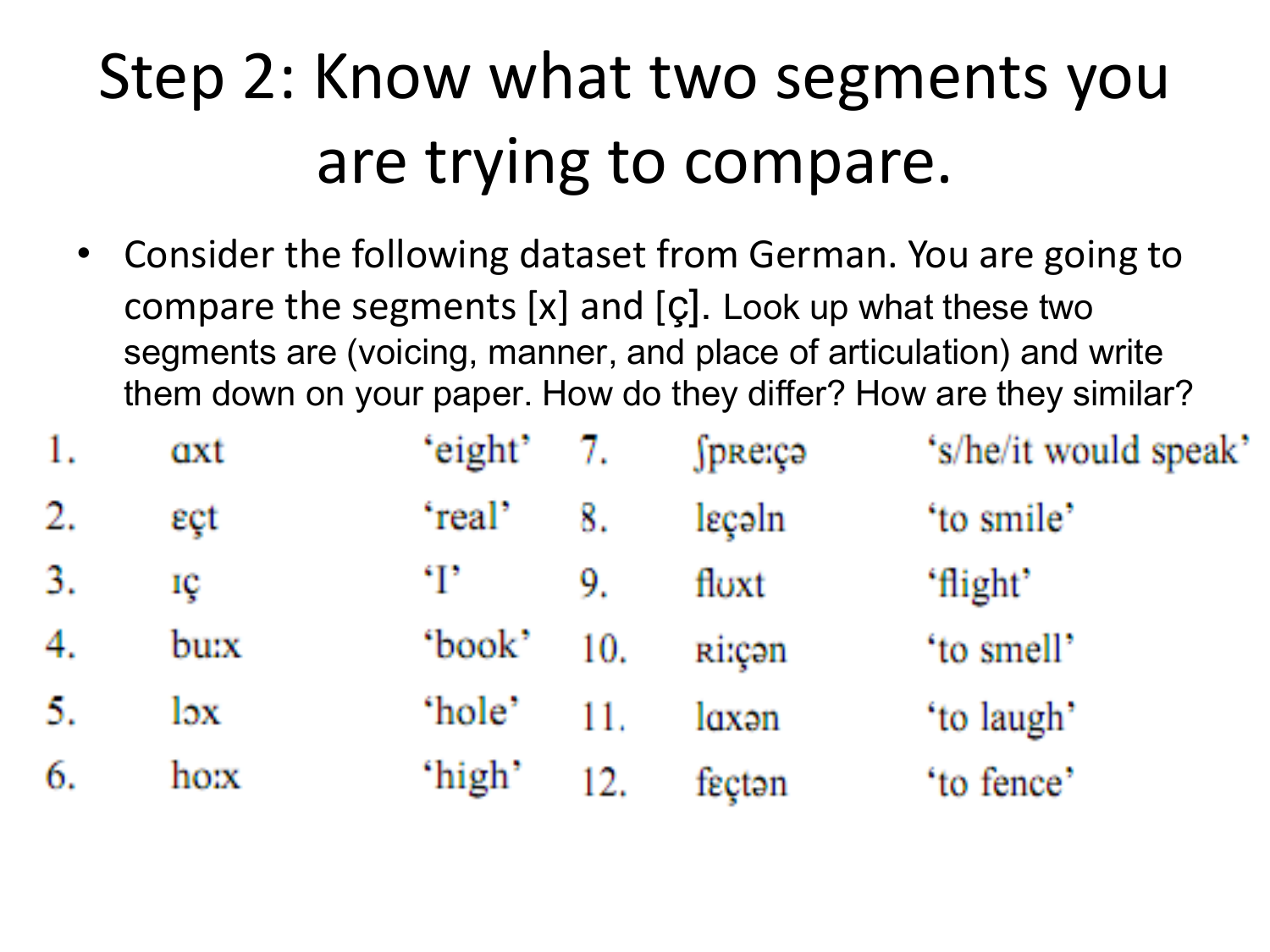#### Step 3: Make a list of where the segments appear.

- It is helpful to do this by making what we call "Tdiagrams", where you have a space which represents where the segment occurs in the word.
	- e.g.: Isolating the [x] in the word [lɑxən] would look like this in t-diagram form:



- Note: You want to write down every environment that a segment occurs in. This means that if a segment appears twice in a word, you should repeat that word twice on the t-diagram – once for each place that the segment is appearing.
- Do this with the other words in the dataset and compare them to the t-diagrams on the next slide.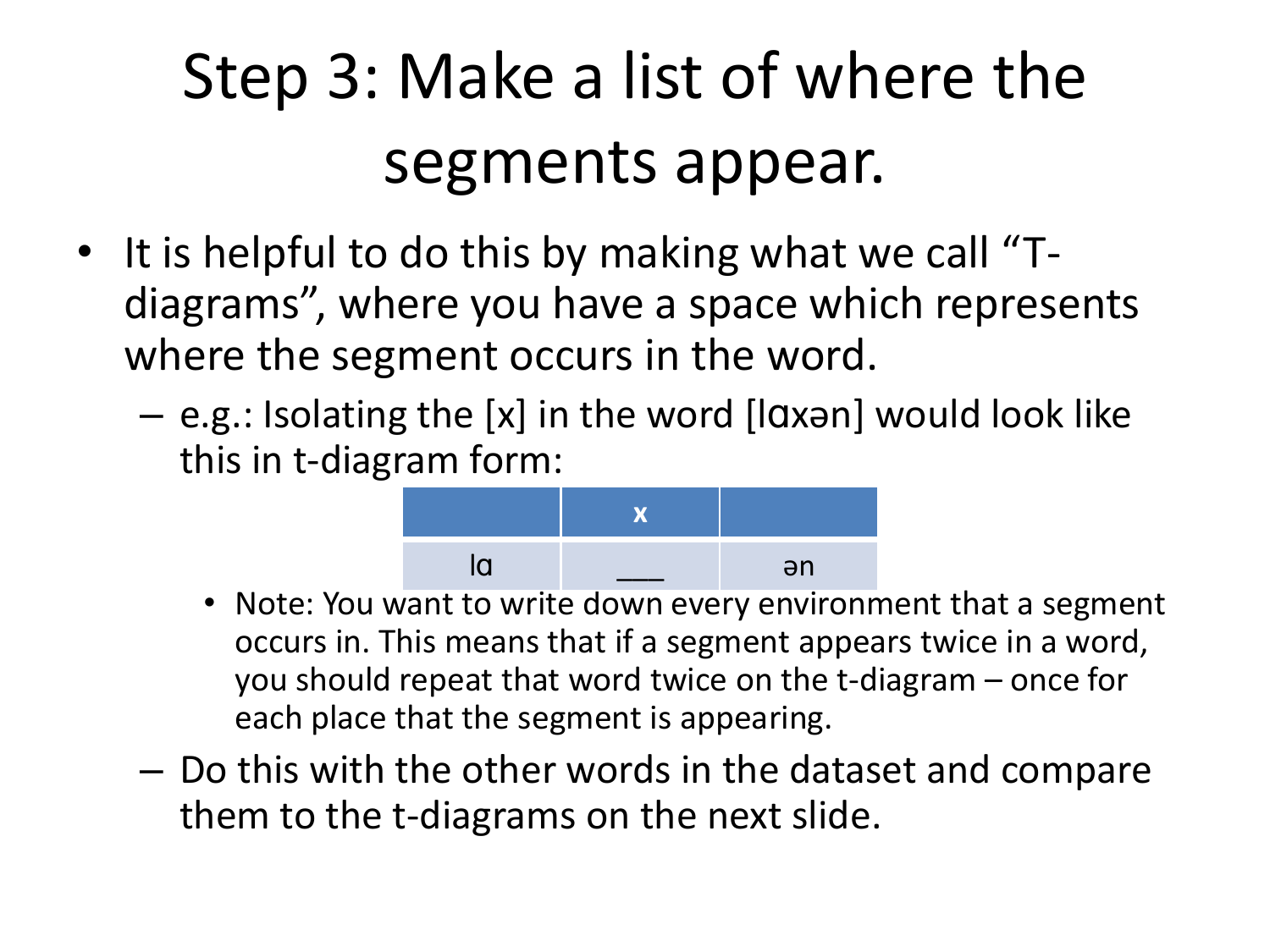# T-diagramming

- Now we have the following t-diagrams.
	- (# stands for a word boundary)

|          | $\boldsymbol{\mathsf{X}}$ |    |
|----------|---------------------------|----|
| $\alpha$ |                           | t  |
| bu:      |                           | #  |
| CI       |                           | #  |
| ho:      |                           | #  |
| flʊ      |                           | T  |
| la       |                           | an |

|                       | Ç |                |
|-----------------------|---|----------------|
| $\epsilon$            |   | t              |
| I                     |   | #              |
| ∫pre:                 |   | $\Theta$       |
| $\overline{\epsilon}$ |   | $\partial \ln$ |
| Rİ:                   |   | an             |
| $f\epsilon$           |   | tən            |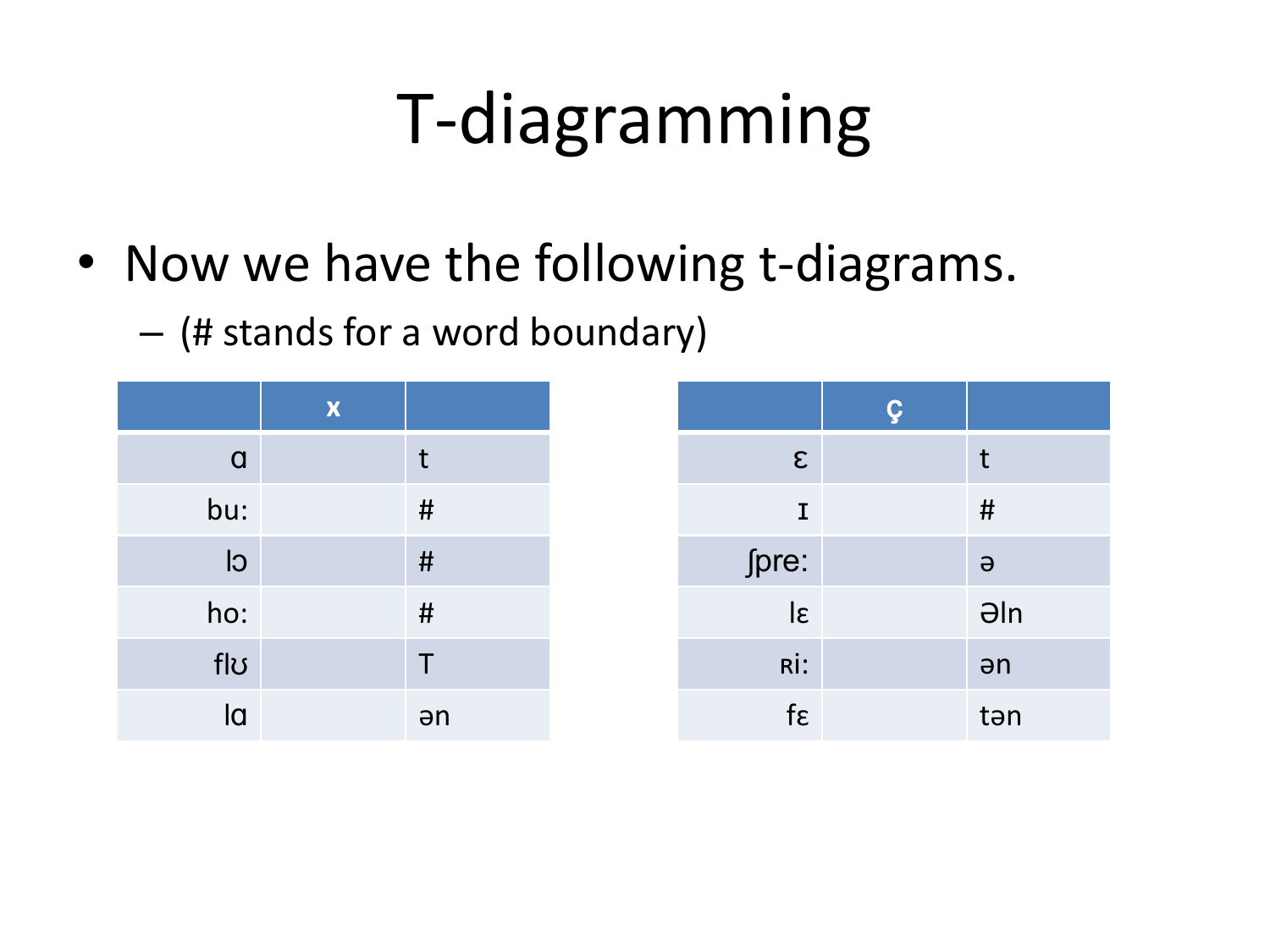• Look at the segments directly to the left and directly to the right of the segments listed. Can you classify them in groups?

|          | $\boldsymbol{\mathsf{X}}$ |      |
|----------|---------------------------|------|
| $\alpha$ |                           | t    |
| bu:      |                           | $\#$ |
| CI       |                           | $\#$ |
| ho:      |                           | #    |
| flʊ      |                           | t    |
| la       |                           | an   |

|                       | Ç |                |
|-----------------------|---|----------------|
| $\epsilon$            |   | t              |
| $\mathbf I$           |   | #              |
| fpre:                 |   | $\Theta$       |
| $\overline{\epsilon}$ |   | $\partial \ln$ |
| Rİ:                   |   | an             |
| $f\epsilon$           |   | tən            |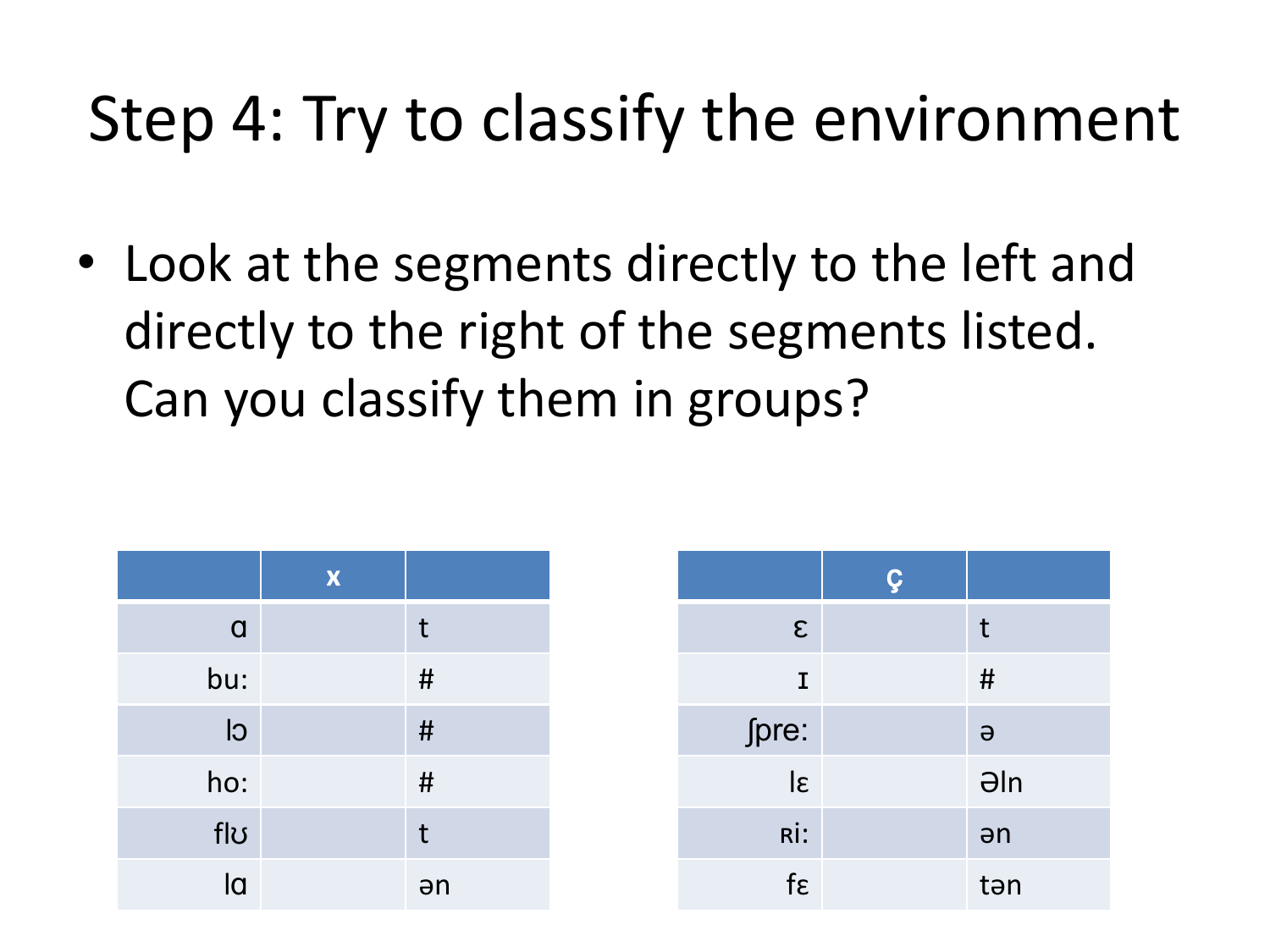• Looking to the right for both segments, we can see that segments are shared. ([t], [ə], #, etc.). Does this mean that this environment is distinct or non-distinct for each segment we're comparing?

|          | $\boldsymbol{\mathsf{X}}$ |    |
|----------|---------------------------|----|
| $\alpha$ |                           | t  |
| bu:      |                           | #  |
| CI       |                           | #  |
| ho:      |                           | #  |
| flʊ      |                           | t  |
| la       |                           | ən |

|                       | Ç |             |
|-----------------------|---|-------------|
| $\epsilon$            |   | t           |
| $\mathbf I$           |   | #           |
| fpre:                 |   | $\Theta$    |
| $\overline{\epsilon}$ |   | $\theta$ ln |
| Rİ:                   |   | an          |
| $f\epsilon$           |   | tən         |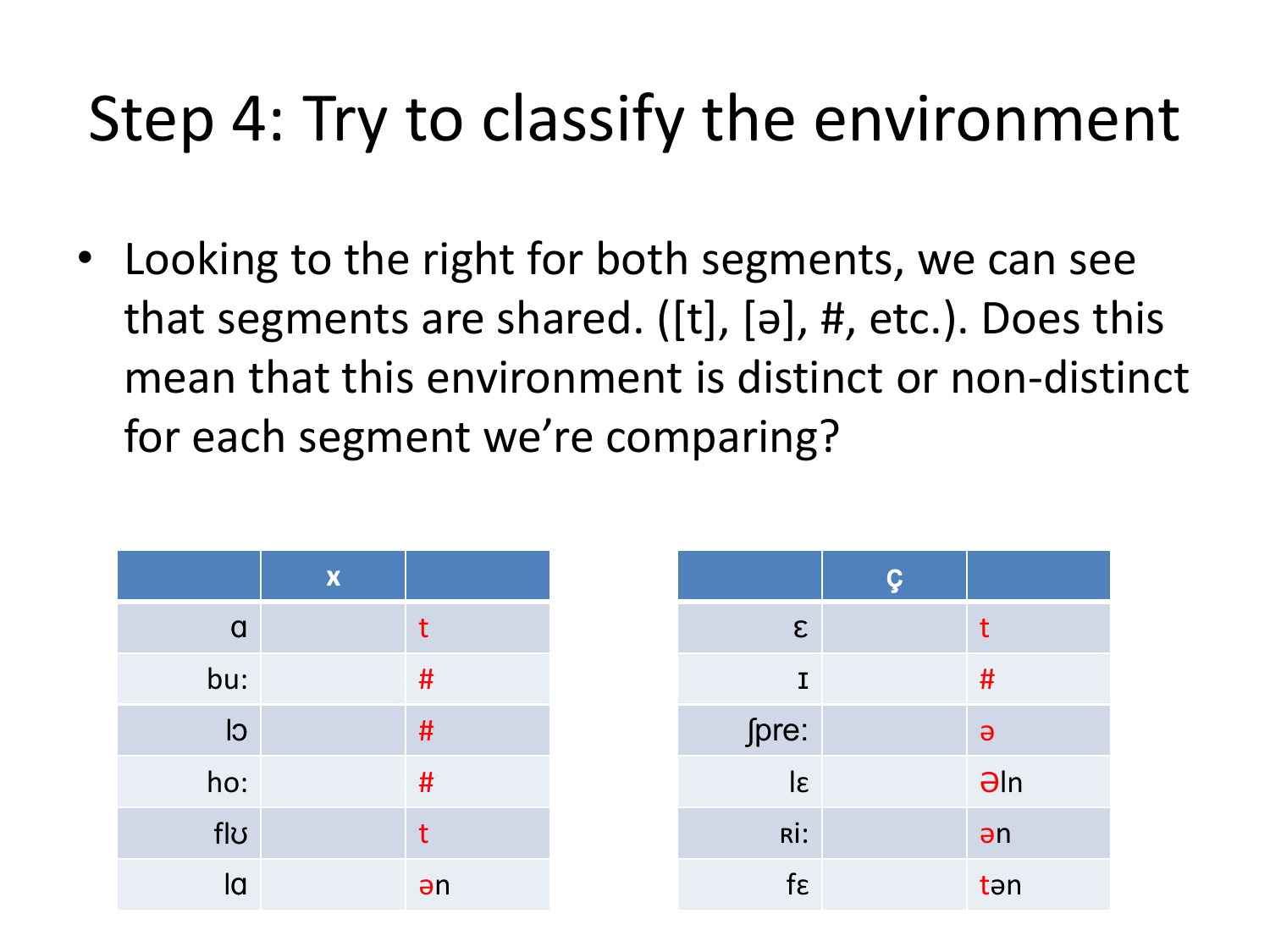• This means that this particular environment is nondistinct for the segments in question. However, don't draw conclusions yet – we still need to compare the segments on the other side.

|             | $\boldsymbol{\mathsf{X}}$ |    |
|-------------|---------------------------|----|
| $\mathbf Q$ |                           | t  |
| bu:         |                           | #  |
| CI          |                           | #  |
| ho:         |                           | #  |
| flʊ         |                           | t  |
| la          |                           | an |

|                       | Ç |             |
|-----------------------|---|-------------|
| $\epsilon$            |   | t           |
| $\mathbf I$           |   | #           |
| fpre:                 |   | $\Theta$    |
| $\overline{\epsilon}$ |   | $\theta$ ln |
| Rİ:                   |   | an          |
| $f\epsilon$           |   | tən         |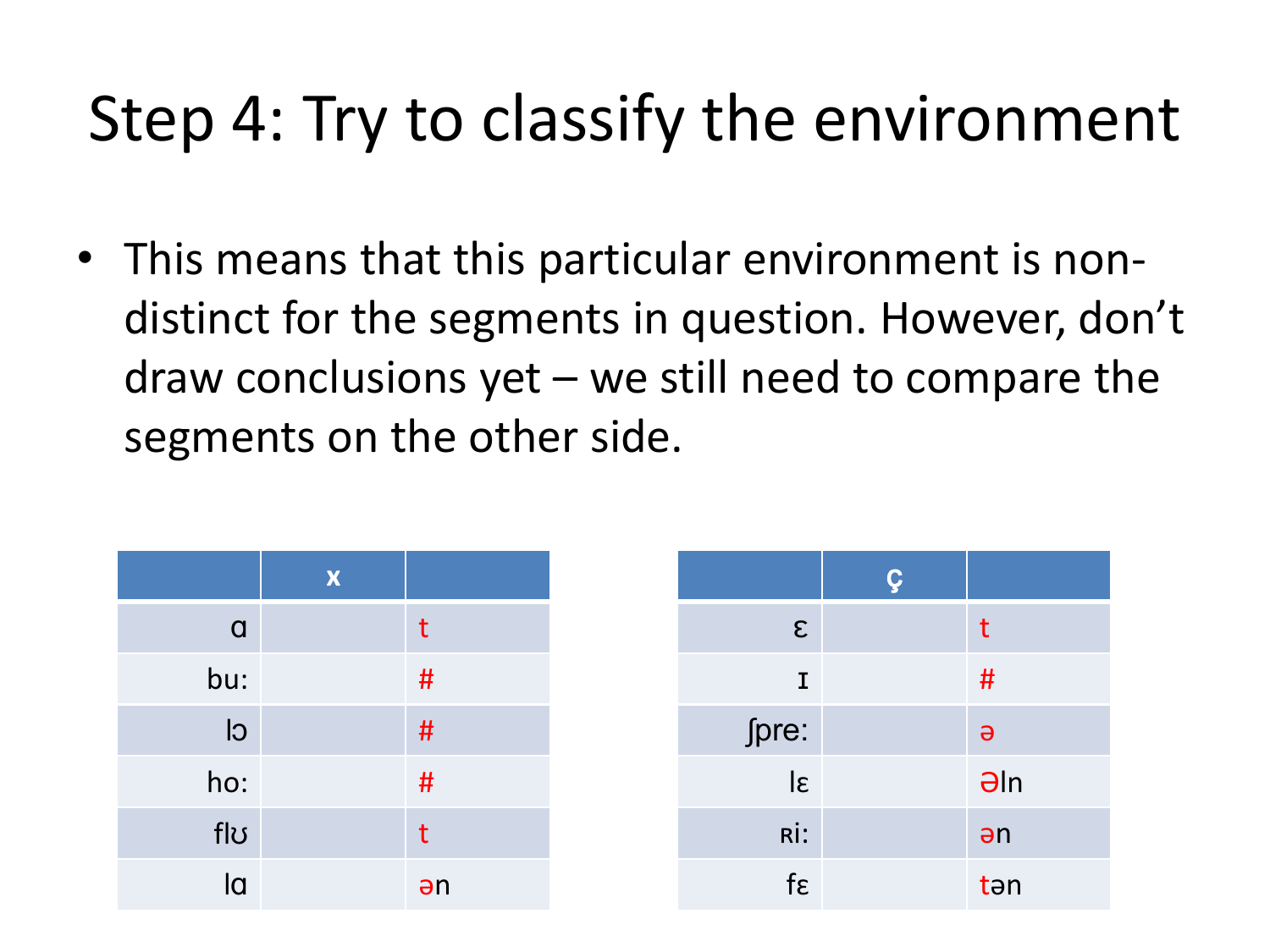• Now look at the left for both segments. Both appear after vowels, but do those vowels form specific classes?

Note: Natural classes are meant to describe characteristics of a group of segments to the exclusion of others. When trying to define a natural class, be sure that you are being general enough to describe all the segments you want to, but also specific enough to exclude those segments you don't want .

|              | $\boldsymbol{\mathsf{X}}$ |      |
|--------------|---------------------------|------|
| $\mathbf{a}$ |                           | t    |
| bu:          |                           | $\#$ |
| <b>CI</b>    |                           | #    |
| ho:          |                           | #    |
| flʊ          |                           | t    |
| la           |                           | an   |

|                       | Ç |                |
|-----------------------|---|----------------|
| $\epsilon$            |   | t              |
| I                     |   | #              |
| fpre:                 |   | $\Theta$       |
| $\overline{\epsilon}$ |   | $\partial \ln$ |
| Rİ:                   |   | an             |
| $f_{\mathcal{E}}$     |   | tən            |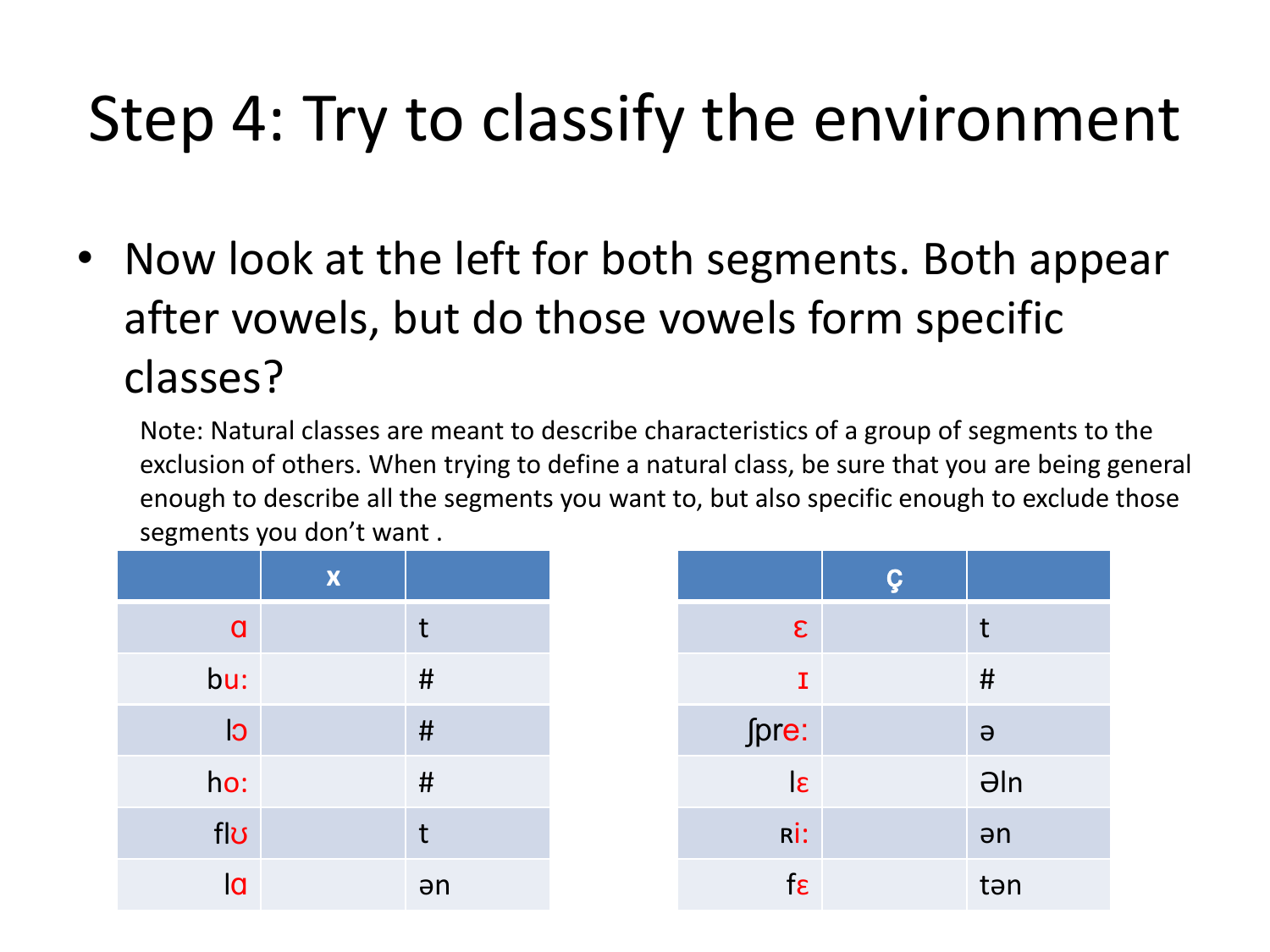• Yes!  $[\epsilon]$ ,  $[I]$ ,  $[\epsilon$ :], and  $[i]$  are all front vowels, while those vowels appearing before [x] are all back vowels. Does this mean that the environments are distinct or nondistinct for each segment? What kind of distribution do [x] and [ç] have, then? Do these two segments belong to the same or separate phonemes?

|           | $\boldsymbol{\mathsf{X}}$ |    |
|-----------|---------------------------|----|
| $\alpha$  |                           | t  |
| bu:       |                           | #  |
| <b>CI</b> |                           | #  |
| ho:       |                           | #  |
| flʊ       |                           | t  |
| la        |                           | an |

|                       | Ç |                |
|-----------------------|---|----------------|
| $\epsilon$            |   | t              |
| I                     |   | #              |
| fpre:                 |   | $\Theta$       |
| $\overline{\epsilon}$ |   | $\partial \ln$ |
| Rİ:                   |   | an             |
| $f_{\mathcal{E}}$     |   | tən            |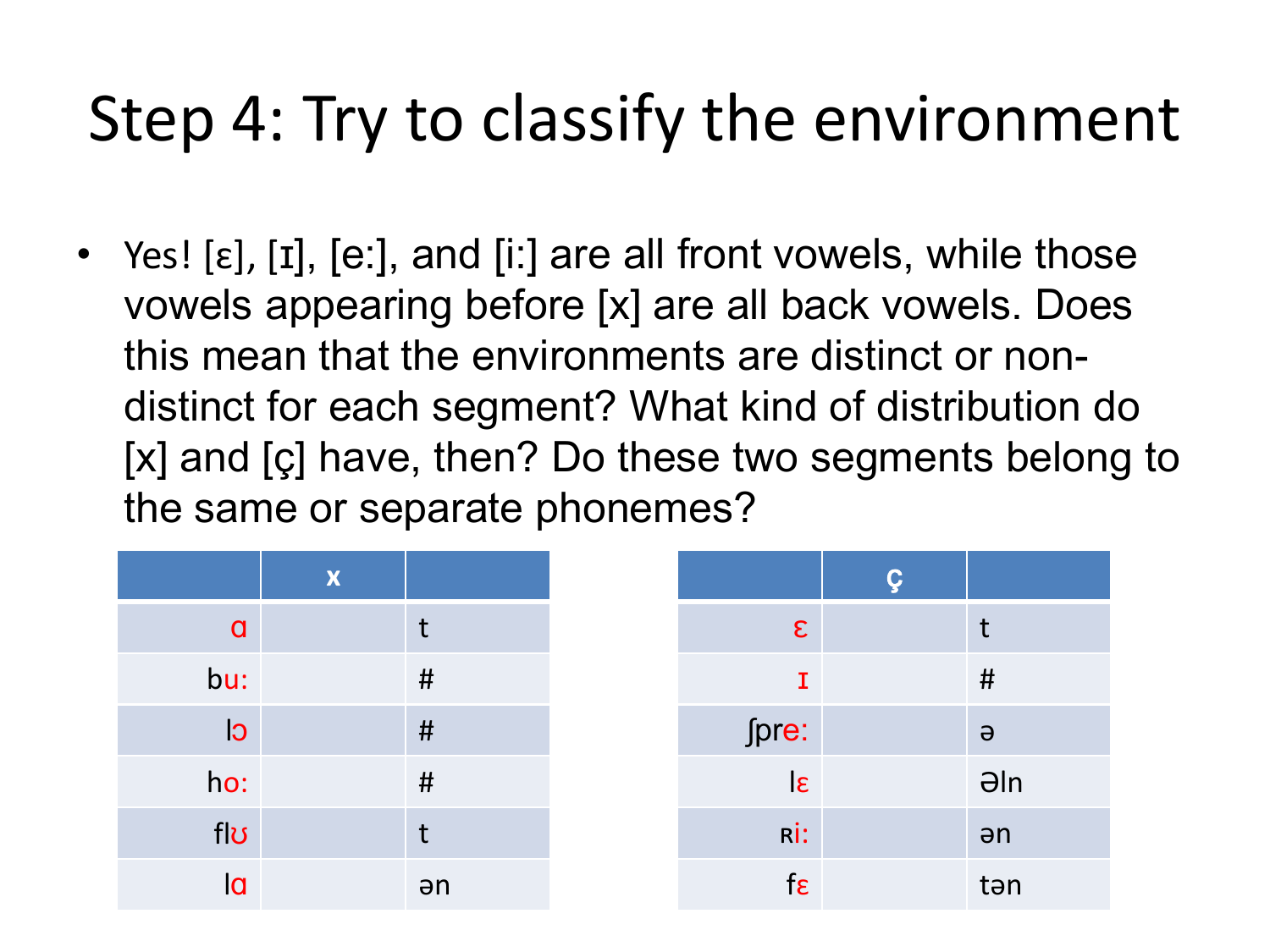• This means that they have **distinct environments**  which describe where [x] and [ç] occur, meaning that they are in **complementary** distribution and hence are **allophones of the same phoneme**.

|                | $\boldsymbol{\mathsf{X}}$ |      |
|----------------|---------------------------|------|
| $\alpha$       |                           | t    |
| bu:            |                           | #    |
| $\overline{C}$ |                           | $\#$ |
| ho:            |                           | $\#$ |
| flʊ            |                           | t    |
| la             |                           | an   |

|                         | $\overline{\varsigma}$ |                |
|-------------------------|------------------------|----------------|
| $\epsilon$              |                        | t              |
| $\mathbf I$             |                        | #              |
| fpre:                   |                        | $\Theta$       |
| $\overline{\mathsf{S}}$ |                        | $\partial \ln$ |
| Rİ:                     |                        | an             |
| $f\epsilon$             |                        | tən            |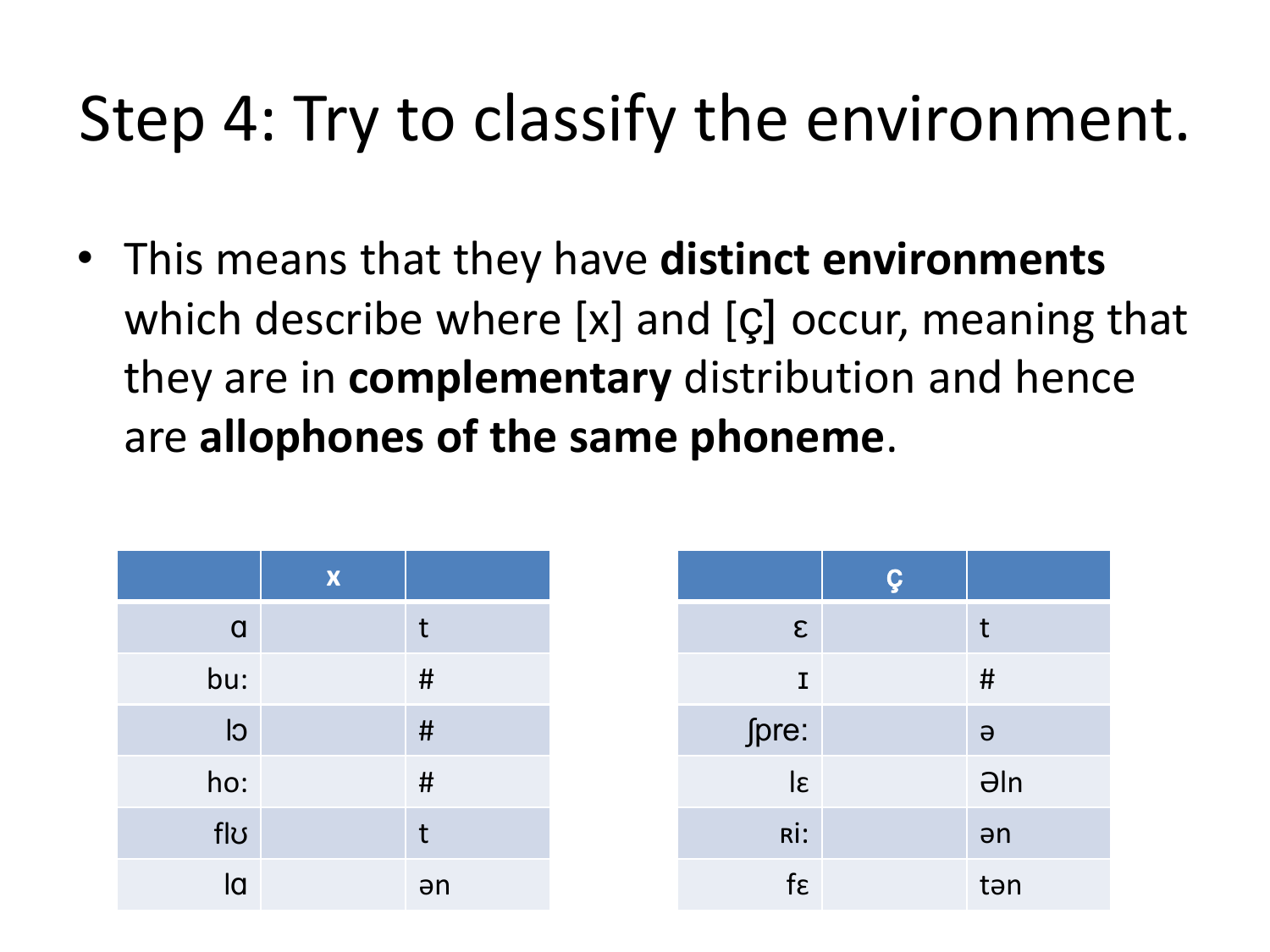#### Step 5: Write a rule or note (near) minimal pairs.

- If the segments occur under distinct environments (i.e. are in **complementary distribution**), then you should be able to describe that with a rule.
- With the data that we just encountered, we saw that [x] occurs after back vowels and [ç] occurs after front vowels. For this particular dataset, that means that there are two rule options here, depending on which segment you choose to be the underlying phoneme:

voiceless palatal fricative (i.e [ç])  $\rightarrow$  velar/back vowels\_

or

voiceless velar fricative (i.e. [x])  $\rightarrow$  palatal/front vowels\_

Note that we write rules by describing the sounds in question and highlighting what changes between the two. This is why it was important to not the voicing, manner, and place of articulation of these segments at the beginning.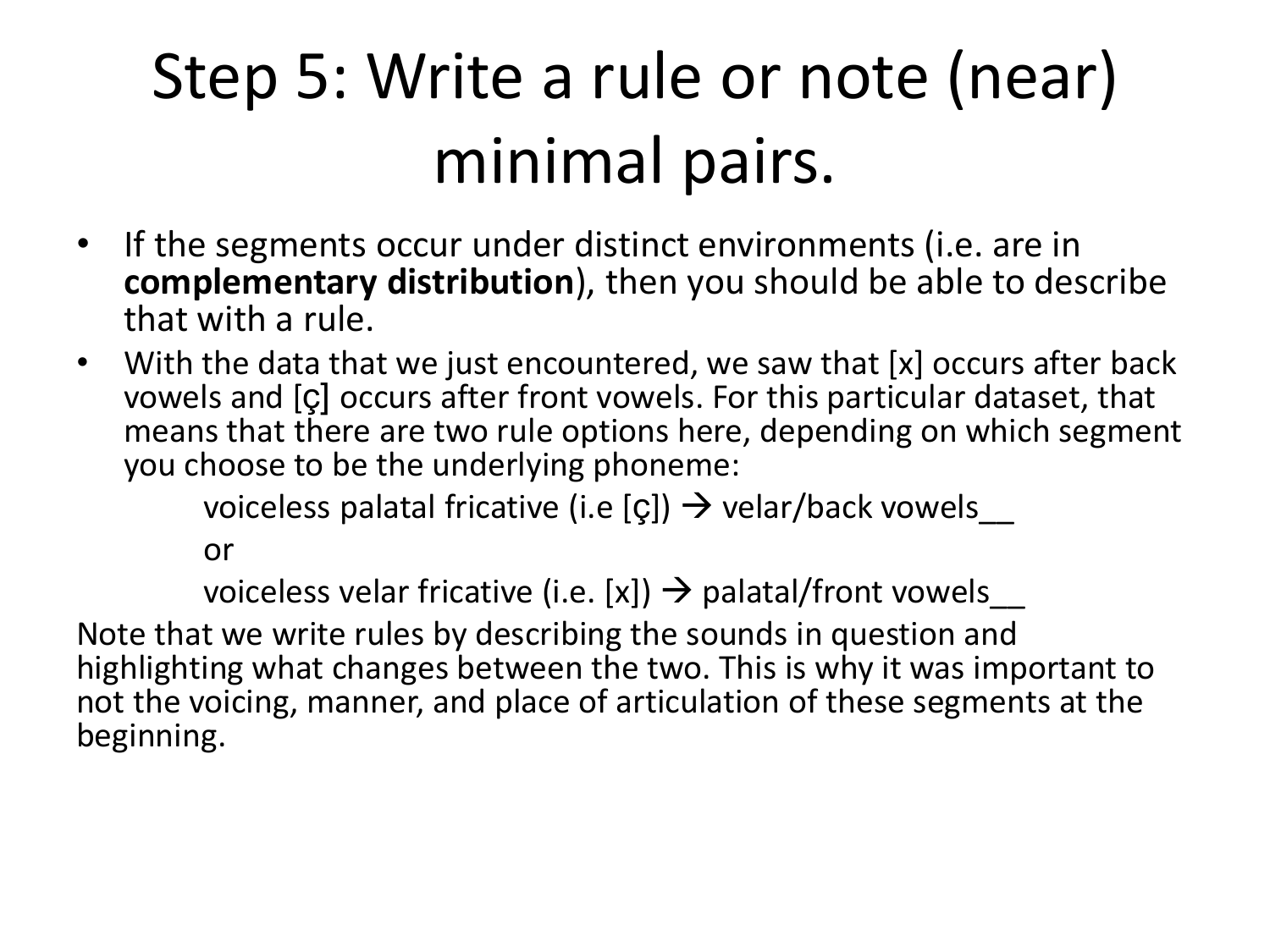# Hypothetical

- Consider if each segment didn't occur after easily grouped vowels. What if there were a central vowel [ə] that appeared before [x] as well?
- If it appeared only before [x], then the group of vowels that appear before [x] (now [a o: u:  $\alpha$  v o])could no longer be simply classified as back vowels.
- This would mean that we could more easily describe the group of sounds which occur before [ç] (i.e. front vowels) than before [x]. It would then be easier to describe a rule for where [ç] occurs, meaning that we would assume that /x/ is the underlying phoneme. The rule would then look like this:
	- Voiceless velar fricative  $\rightarrow$  palatal /front vowels
		- (This reads as "A voiceless velar fricative changes to a (voiceless) palatal (fricative) when it occurs in the environment after back vowels.")
		- Note that we don't have to rewrite the features that don't undergo change (we didn't have to say "voiceless velar fricative  $\rightarrow$  voiceless palatal fricative") because it would be redundant to do so
	- We wouldn't need to write a rule for when the underlying /x/ changes to an [x], because it is assumed that it would do that in every environment that is not after a front vowel.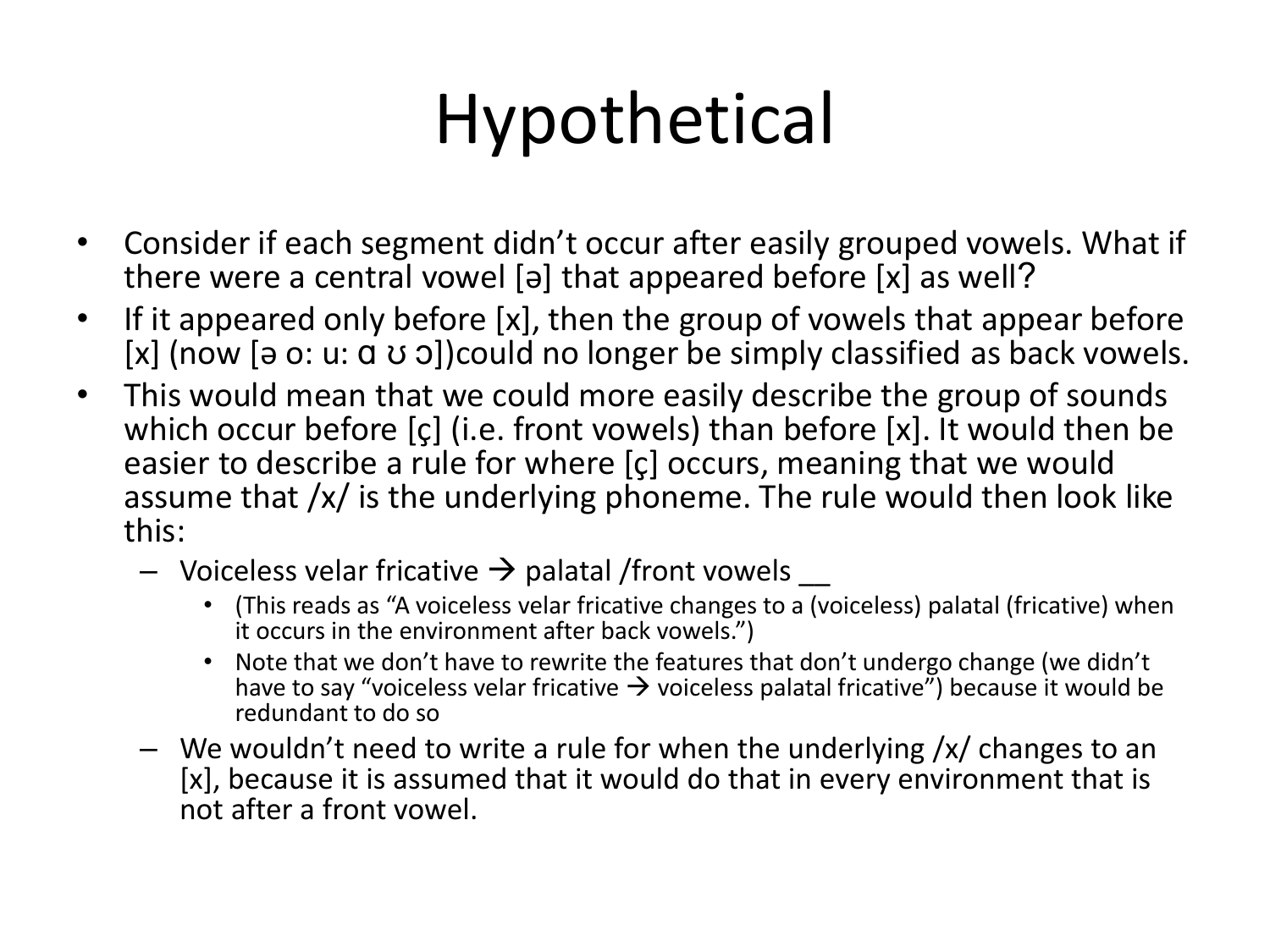#### Step 5: Write a rule or note (near) minimal pairs.

- If the segments share environments (i.e. are in **contrastive distribution**), then you should be able to find a minimal/near minimal pair.
- A near minimal pair is when two words (which have two different meanings) have the exact same segments except for the segments in question.
	- For instance, in English, [bæd] 'bad' and [pæd] 'pad' are minimal pairs, since a change in one segment causes a difference in meaning.
- Near minimal pairs are when the entire word may not be the same, but the environments directly to the left and right are the same.
	- For instance, in English, [miʃən] 'mission' and [viʒən] 'vision' are near minimal pairs, showing that [ʃ] and [ʒ] belong to separate phonemes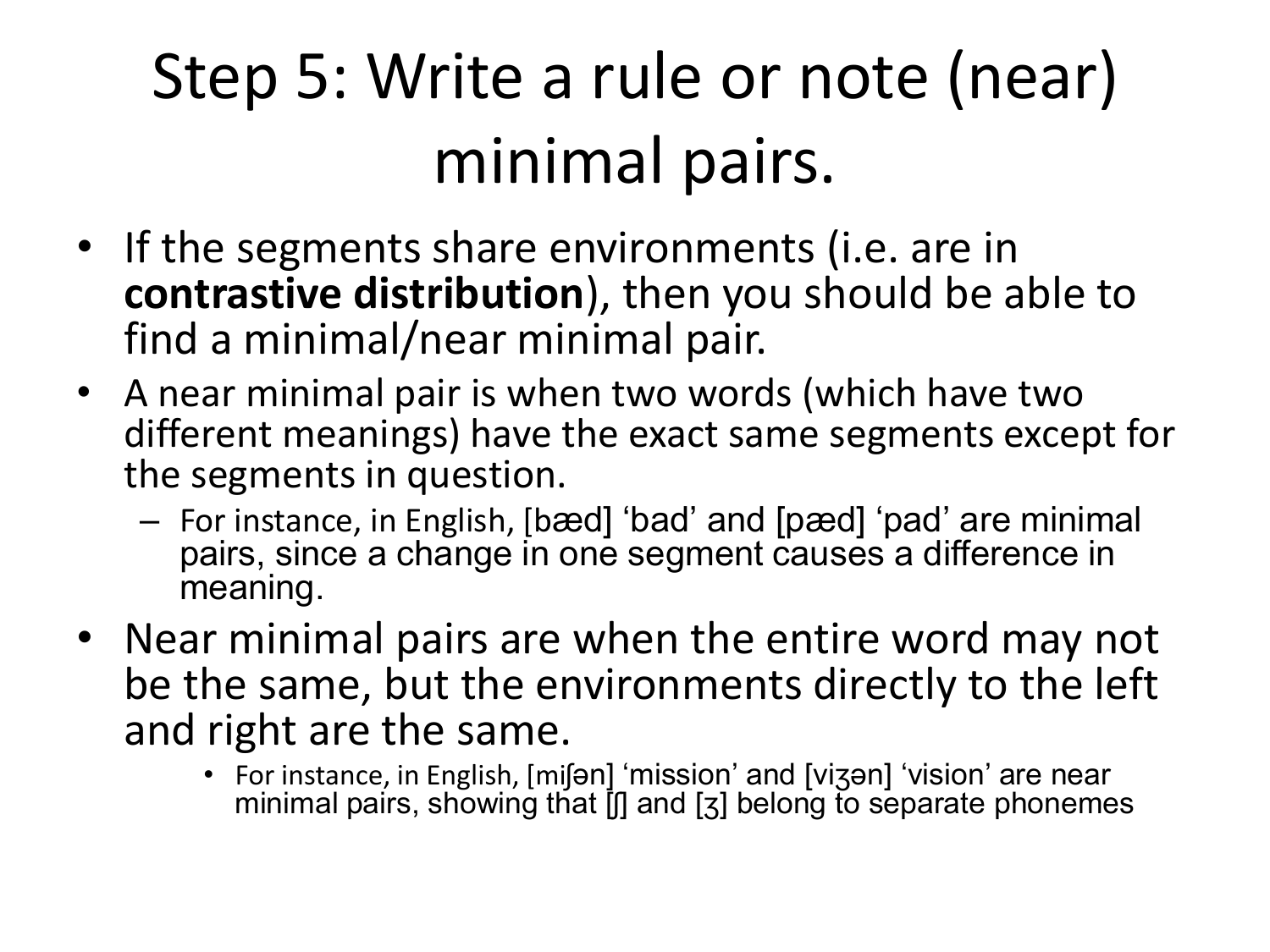# Step 6: Check your work!

- If you have just written a rule, describing environments based on natural classes, be sure to check and make sure that there are no words in the dataset which would make the wrong prediction.
- For example, if we had said that [x] occurred after round vowels instead of back vowels, our rule would not work because it would not predict [x] occuring after [ɑ].
- This is a very important step! Don't forget it!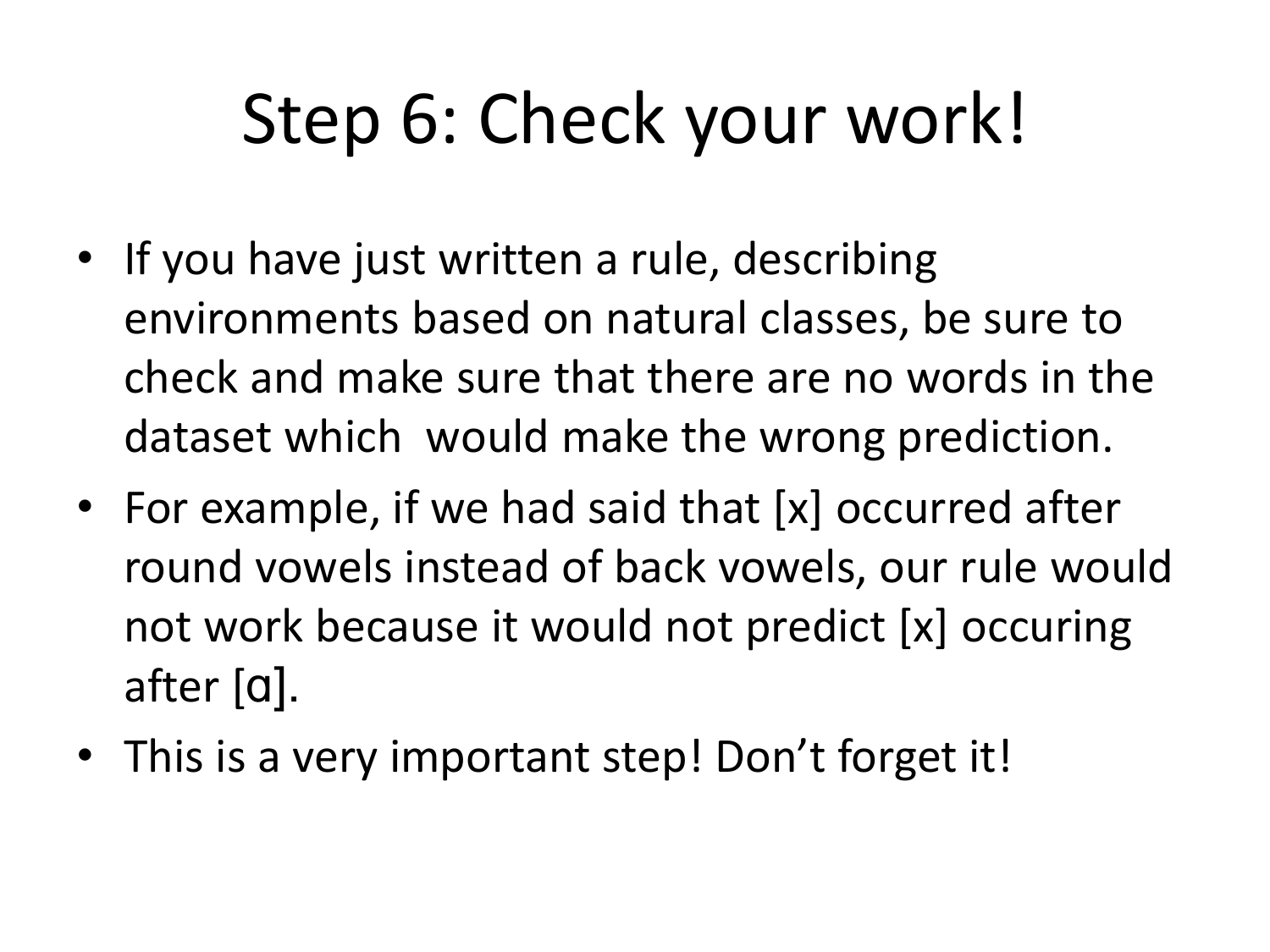# Summary

- Step 1: Don't Panic! (Hooray for Hitchhiker's Guide to the Galaxy references!)
- Step 2: Know the segments you are comparing
	- Write down the voicing, manner, and place of articulation for the segments you are comparing.
- Step 3: Write out the T-diagrams.
- Step 4: Try to classify the environments.
	- Compare the environments occurring to the left, right, and both sides. Are there any natural classes you can see?
- Step 5: Write a rule or list (near) minimal pairs.
- Step 6: Check your work!